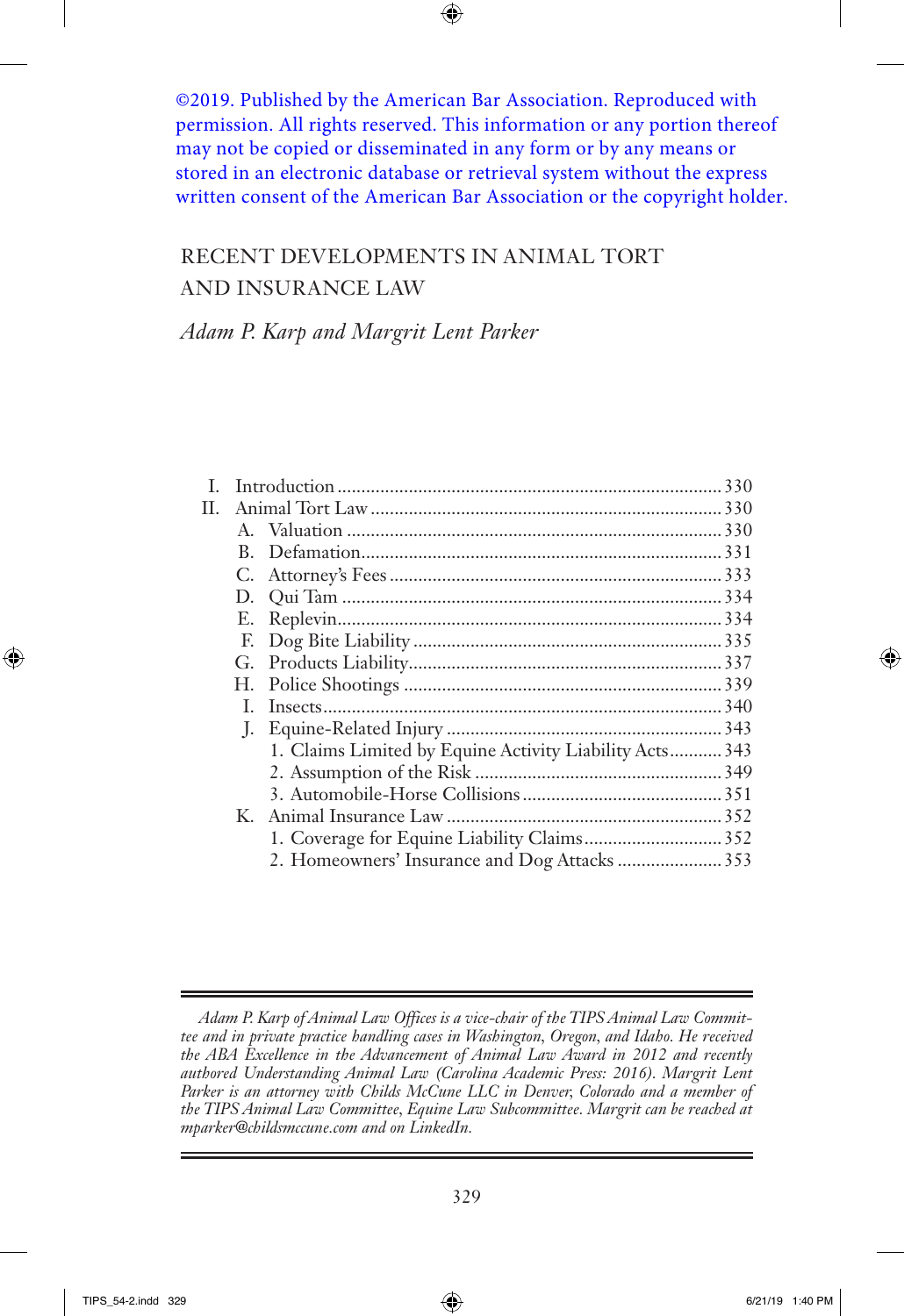#### I. INTRODUCTION

This year saw several signal developments in the law of animals. Indiana reaffirmed its fair market value measure for companion animals, while Louisiana and New York explored the qualified privilege of criminal reporting in defamation claims. Texas determined if a dog is "stock" for purposes of awarding attorney's fees, as New Jersey examined whether a private citizen may bring a qui tam action to enforce animal cruelty laws. Florida scrutinized dog park liability where canines collide with park visitors, and Idaho took a fresh conceptual look at adjudicating dog bite claims. Puerto Rico contemplated whether a natural neurotoxin renders shrimp a defective product, Pennsylvania determined liability of Amazon.com with respect to a malfunctioning retractable dog leash, and the Sixth Circuit reversed a police shooting case covered in the last survey. California and Texas explored premises liability for swarming bees and wasps.

In this survey year, horseback riding accident cases interpreting the Equine Activity Liability Acts (EALAs) abounded and demonstrated the strength of these statutes. Injuries, including one tragic death, occurred in several contexts: guided trail rides, horseback riding lessons, riding with family friends, and a sale horse test ride. In every case in this survey involving an EALA, the activity provider prevailed over the injured plaintiff. In the one case discussed that did not have an applicable EALA, the appellate court reversed summary judgment for the activity provider based on material disputed facts. One case is surveyed this year that involved an automobile–horse collision and the operation of a running-at-large statute, and it too favored the purported horse owner. On the insurance front, in a case involving liability insurance, the court denied summary judgment in the face of disputed fact questions relevant to whether a mule-drawn carriage struck by an automobile after a holiday parade fell within a policy exclusion such that there was no coverage for the carriage owner's liability to the carriage passenger. Three surveyed cases involved homeowners' insurance and dogs, two involving disclaimed coverage for injuries caused by dogs with prior histories of attacking and injuring humans, and one involving material misrepresentations and fraud about the existence of a dog in the first instance and subsequently disclaimed coverage for injury caused by that dog.

#### II. ANIMAL TORT LAW

#### A. *Valuation*

In *Liddle v. Clark*,<sup>1</sup> Melodie Liddle sued the Indiana Department of Natural Resources Director Cameron Clark, Versailles State Park (VSP) Manager

<sup>1.</sup> 107 N.E.3d 478 (Ind. Ct. App. 2018).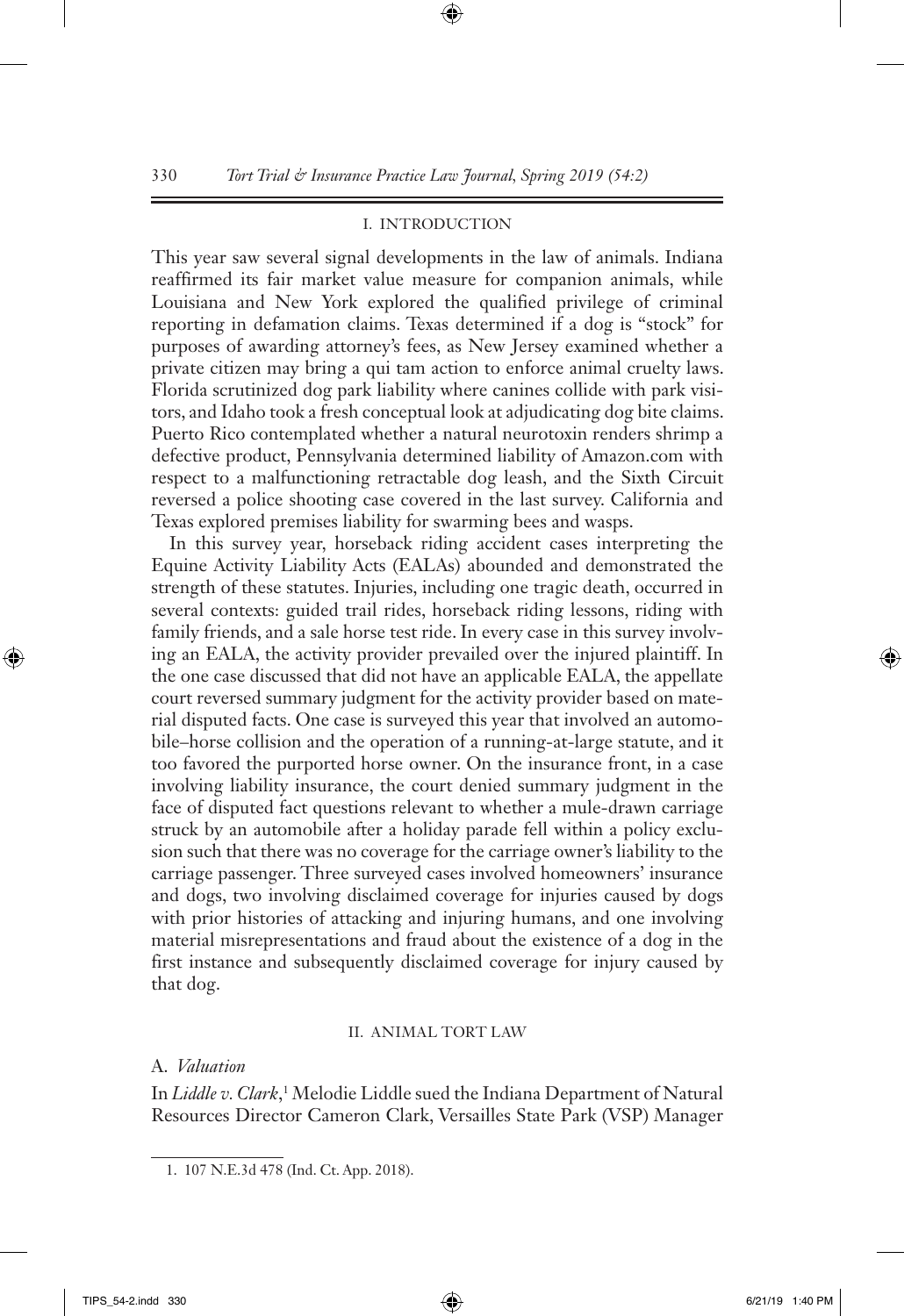Paul Sipple, and VSP security officer and trapper Harry Bloom, after her ten-year-old beagle mix named Copper died in an inconspicuous animal trap set in Versailles State Park. Bloom set these lethal traps, intended to kill raccoons, in hidden locations without posting signs warning park visitors they were nearby. While visiting the park with Cooper on leash, Cooper got her head caught in an open-ended wooden box when a trap closed upon her neck, causing her to asphyxiate, despite Liddle's frantic efforts to free her.2 Liddle's claim for declaratory judgment holding that emergency rules allowing trapping in state parks violated governing statutes was dismissed as moot, with the court declining to apply the public interest exception.3 Citing long-standing precedent fixing damages at fair market value for animals, the court also refused to depart from that 150 year tradition and declined to embrace the holding of *Campins v. Capels*,<sup>4</sup> which did not limit a plaintiff to market value for wedding and award rings as they were not ordinary jewelry but more akin to heirlooms, family papers, photographs, handicrafts, and trophies, to which sentimental value applied.5 The court distinguished *Campins* by restricting it to "inanimate items whose special origin would likely add actual value."6

# B. *Defamation*

Kyle Holmes's girlfriend found a stray dog at his residence. Steps to locate the dog's owner proved futile, so Holmes delivered the dog to a former high school classmate, Lori Williams, and then left for a six-day hunting trip. Shortly after his departure, a neighbor told Holmes that he believed Tommy Lea (who was also a state trooper) owned the dog. Though given his contact information, Holmes did not attempt to contact Lea until days after his return from the hunting trip. Meanwhile, Lea contacted Deputy Kevin Garig, only to learn from Williams that the dog allegedly ran away. In truth, Williams gave Lea's dog to a third party, from whom the canine was eventually recovered. Though thereafter arrested and charged with theft of an animal, Holmes was found not guilty. Thereafter, Holmes sued Lea and Garig for defamation, libel, slander, past lost wages, future lost wages, intentional infliction of emotional distress, negligent infliction of emotional distress, incurrence of legal expenses, and court costs premised on allegations that they made false and malicious statements injuring Holmes and conspiring to cause his arrest.<sup>7</sup>

3. *Id*. at 482.

<sup>2.</sup> *Id*. at 479–80.

<sup>4.</sup> 461 N.E.2d 712 (Ind. Ct. App. 1984).

<sup>5.</sup> 107 N.E.3d 478, 482–84.

<sup>6.</sup> *Id*. at 484.

<sup>7.</sup> Holmes v. Lea, 250 So. 3d 1004, 1008–09 (La. Ct. App. 2018).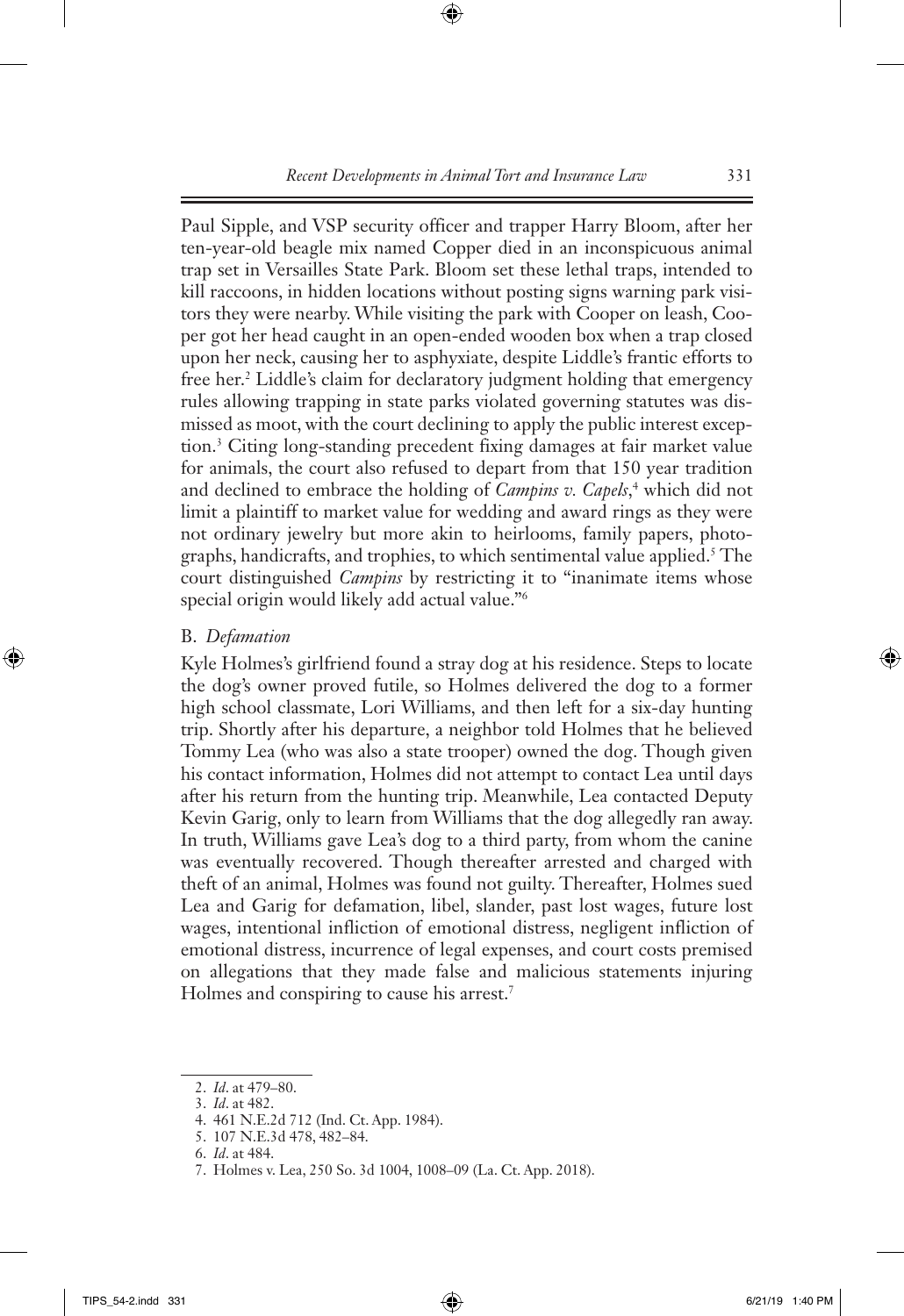In affirming dismissal of Holmes's suit on summary judgment, the Louisiana Court of Appeals held that Lea's communication of possible criminal wrongdoing by Holmes to Garig was conditionally privileged given that the unrefuted evidence supported that Lea's statements were made in good faith in the public interest of reporting criminal activity.8 This was the case even though Holmes had given the dog to Williams before being contacted by Lea; Holmes only provided Williams's contact information after Lea notified Garig.<sup>9</sup> The appellate court also rejected that Lea used his authority as a trooper to persuade Garig to charge Holmes and that Lea's voicemail to Holmes was not outrageous, even where he threatened, "[Y]ou have until Sunday, Sunday to give me my dog or your ass is going to jail, for felony theft and you can kiss your Exxon job good bye."10

Finding that mere insults or petty oppressions do not rise to the level of outrageous conduct, that Lea's voicemail was not "without provocation," and that the evidence failed to support a scheme by Lea to misuse his position as a law enforcement officer, to fabricate probable cause or misdirect Garig's investigation, the court affirmed dismissal of the outrage claim.<sup>11</sup> The court also rejected the negligent infliction of emotional distress ("NIED") claim, finding that while Lea had a duty not to recklessly make a baseless report of suspected criminal activity, he did not breach it on the record presented. Nor did Louisiana Revised Statute section 3:2771, the state leash law, create an actionable duty for purposes of NIED, as it was concerned with "protect[ing] others from being tangibly harmed by unrestrained animals," not being criminally charged with theft of an animal.<sup>12</sup> Furthermore, NIED claims lacking physical injury required proof of scienter by the defendant that his actions would cause "serious mental distress" or prove outrageous. Although Holmes saw his doctor once for anxiety and was prescribed Lexapro, the most generous view of such evidence did not establish the requisite severity of anguish.<sup>13</sup>

A similar qualified defamation privilege issue arose in *New York Horse Rescue Corp. v. Suffolk County Society for the Prevention of Cruelty to Animals*. 14 There, the New York Appellate Division affirmed dismissal of claims for defamation, tortious interference with contract, and intentional infliction of emotional distress against Ann Collins Studer, a parent of a former riding student of New York Horse Rescue Corp. (NYHR), who complained

<sup>8.</sup> *Id*. at 1010–11.

<sup>9.</sup> *Id*. at 1011.

<sup>10.</sup> *Id*. at 1012.

<sup>11.</sup> *Id*. at 1013–14.

<sup>12.</sup> *Id*. at 1015.

<sup>13.</sup> *Id*. at 1014–15.

<sup>14.</sup> 83 N.Y.S.3d 566 (App. Div. 2018).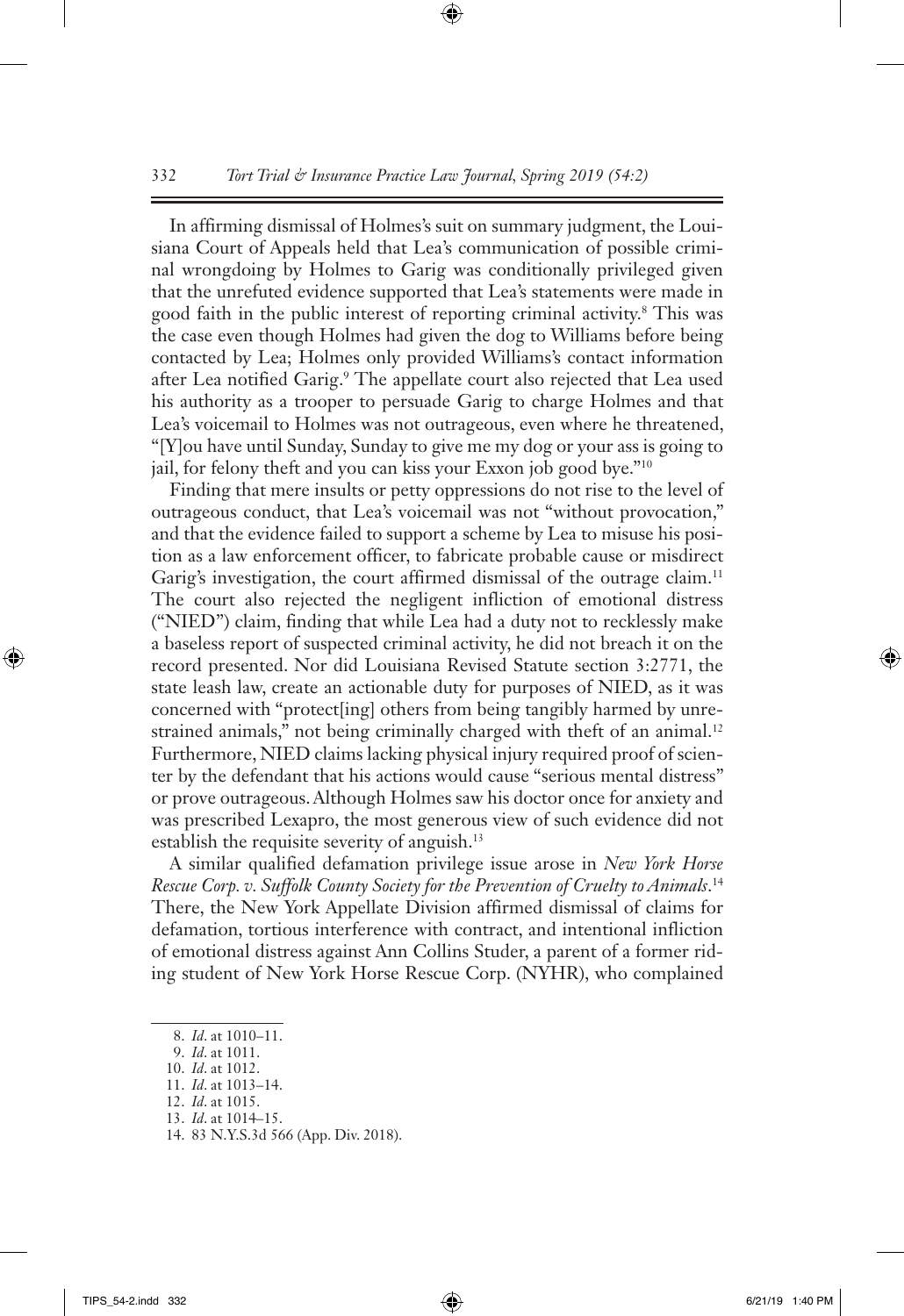to the SPCA that the owner and operator of NYHR, Mona Kanciper, abused animals and euthanized dogs and horses without a license, including once in the presence of Struder's ten-year old daughter, an accusation that led to Kanciper's conviction for endangering the welfare of a child (later reversed<sup>15</sup>). Specifically, NYHR and other plaintiffs quoted Studer in an Internet post: "In the short time that my daughter rode. . . . I have seen and heard more horror stories than one could possibly hear in a lifetime regarding the treatment of animals and people including her dearly beloved husband who happened to be a really nice guy."16

New York confers a qualified privilege against defamation to statements made "in the discharge of some public or private duty, legal or moral, or in the conduct of his [or her] own affairs, in a matter where his [or her] interest is concerned."17 Studer's statements were made to the SPCA in good faith to obtain assistance from law enforcement to rectify a potentially unsafe environment for children, establishing a *prima facie* case for such privilege that was not rebutted by raising a triable issue as to whether they were made with malice.18 The Internet post constituted nonactionable opinion as it consisted of "imprecise, subjective characterizations which could not be objectively verified."19

#### C. *Attorney's Fees*

Rita Palfreyman's dogs died while boarded at Dog Gone Good, a business of Becky Gaconnet and Leslie Jones. After the court awarded \$900 for actual damages, Palfreyman sought attorney's fees under a Texas statute that provides that "[a] person may recover reasonable attorney's fees from an individual or corporation, in addition to the amount of a valid claim and costs, if the claim is for: . . . (6) killed or injured stock."20 Citing to the Texas Penal Code, the Texas Court of Appeals held in *Palfreyman v. Gaconnet<sup>21</sup>* that a neutered dog kept solely for companionship, and not for sale or work on a farm or ranch, would not constitute livestock. It rejected Palfreyman's attempt to invoke a more expansive definition based on the statute's liberal construction, and her effort to distinguish "stock" from "livestock," as used in the Texas Constitution.22

<sup>15.</sup> People v. Kanciper, 954 N.Y.S.2d 146, 146 (App. Div. 2012).

<sup>16.</sup> *New York Horse*, 83 N.Y.S.3d at 568.

<sup>17.</sup> *Id*.

<sup>18.</sup> *Id*.

<sup>19.</sup> *Id*.

<sup>20.</sup> Tex. Civ. Prac. & Rem. § 38.001(6).

<sup>21.</sup> 561 S.W.3d 258, 262 (Tex. App. 2018)

<sup>22.</sup> *Id*.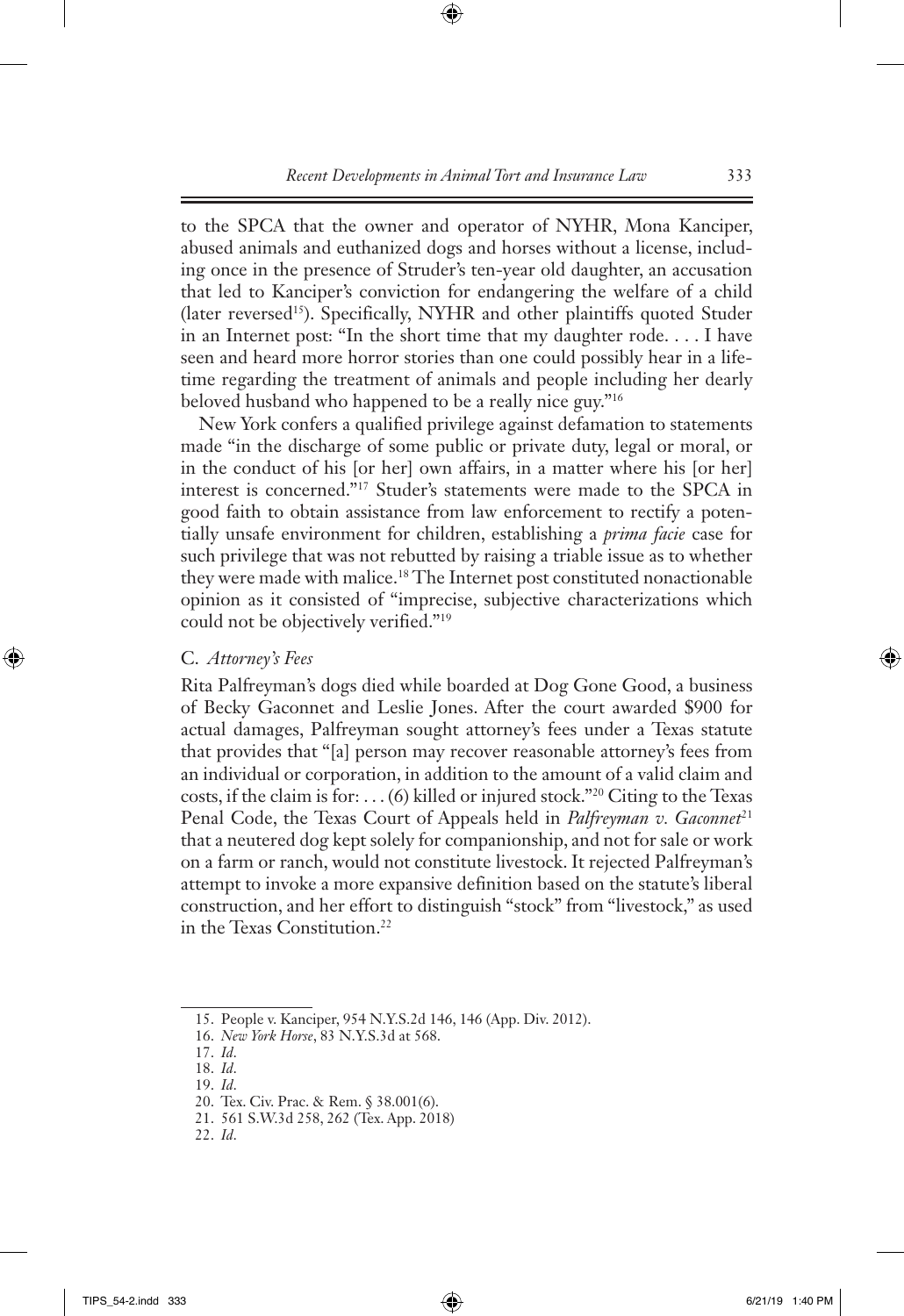### D. *Qui Tam*

In *Goldman v. Critter Control of New Jersey*, 23 Stuart Goldman, a former chief humane law enforcement officer and trustee for two nonprofit animal welfare organizations, filed actions against Critter Control of New Jersey and Simplicity Farms for civil penalties under a penalty provision of New Jersey's Prevention of Cruelty to Animals Act (PCAA),<sup>24</sup> which were consolidated in *Goldman*. The PCAA provides that a person violating the act "[s]hall forfeit and pay a sum," which may be "sued for and recovered, with costs, in a civil action by any person in the name of the New Jersey Society for the Prevention of Cruelty to Animals. . . ."25 Specifically, Goldman alleged that Critter Control trapped a lactating female adult raccoon from the roof of a house, leaving behind baby raccoons in the gutters and that Simplicity Farms mistreated horses, causing the death of a colt. Goldman styled these actions "by way of . . . qui tam."26 After the trial court dismissed both, Goldman appealed.

Affirming, the appellate court concluded that Goldman lacked standing for he did not claim to own, control, or have any financial interest in the animals involved and that the PCAA did not permit private citizens to sue for penalties notwithstanding the use of the phrase "any person in the name of the New Jersey [SPCA]."27 Finding insufficient intrinsic authority within the PCAA, the court turned to extrinsic sources, such as the Penalty Enforcement Law (PEL), which the PCAA references as the framework to collect fines issued under the PCAA. The PEL afforded no mechanism by which private citizens could enforce statutory penalties for public entities, thus leading the court to remark that "[i]t makes little sense for plaintiff to be able to file a civil action and then not be able to enforce a judgment or keep any portion of the penalties."<sup>28</sup> Further, qui tam suits require express legislative authorization, and the PCAA did not provide that authorization.29

#### E. *Replevin*

In *Zelenka v. Pratte*, 30 Peter Zelenka sued Jason Pratte for the return of Pavlov, a French bulldog claimed by Zelenka as a birthday gift from Pratte. Both men cohabited in a romantic relationship for four years when Zelenka vacated the residence for about one week. On his return, Pratte changed

<sup>23.</sup> 185 A.3d 946 (N.J. Super. Ct. App. Div. 2018).

<sup>24.</sup> N.J. Stat. § 4:22-26.

<sup>25.</sup> *Goldman*, 185 A.3d at 948 (quoting N.J. STAT. § 4:22-26).

<sup>26.</sup> *Id*.

<sup>27.</sup> *Id*. at 950.

<sup>28.</sup> *Id*.

<sup>29.</sup> *Id*.

<sup>30.</sup> 300 Neb. 100 (2018).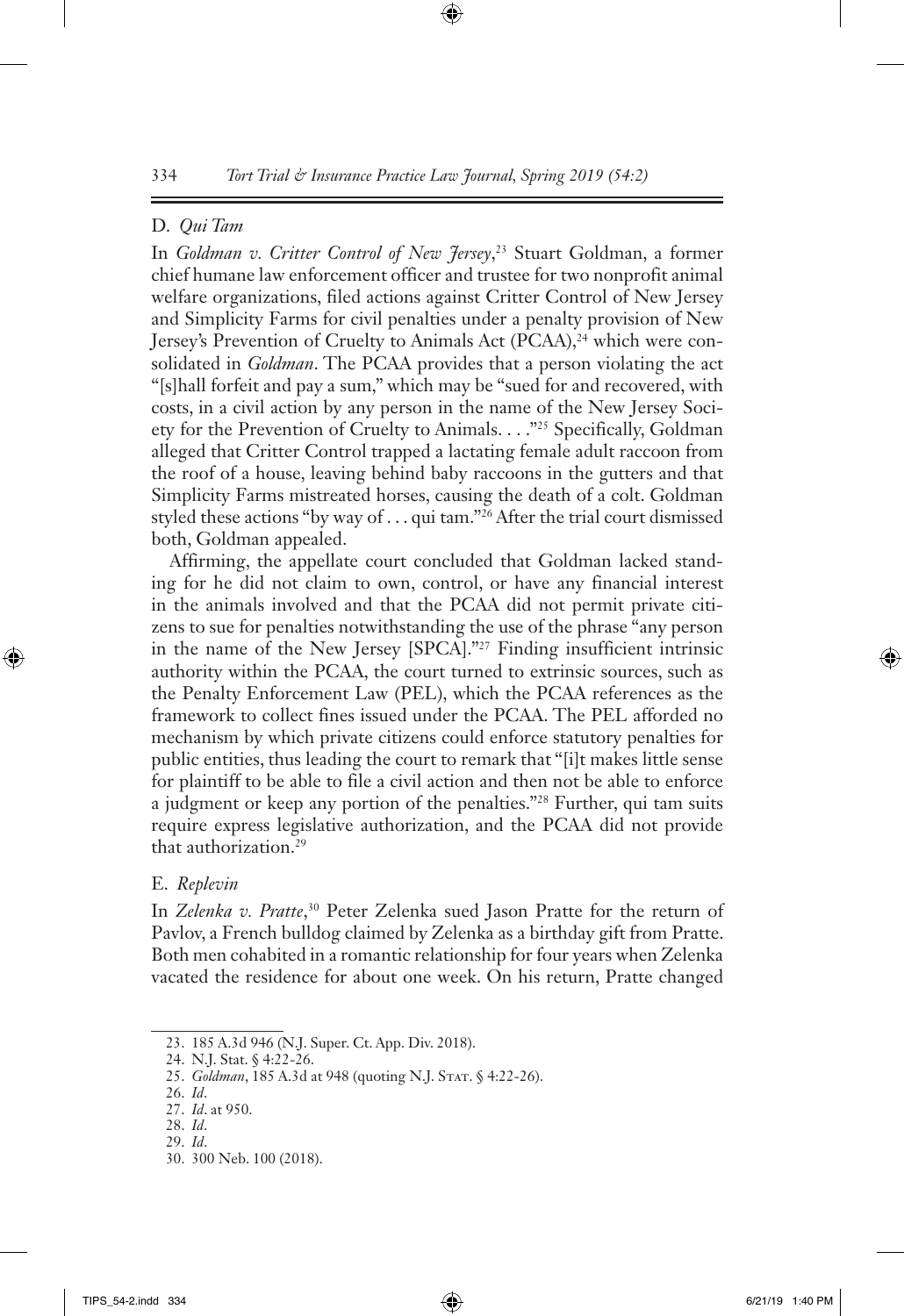the locks, preventing Zelenka from retrieving various items of personal property, including Pavlov. Pratte contended that he purchased Pavlov as a companion to his Labrador retriever, that he paid for Pavlov, and that Pavlov had only lived at his residence.<sup>31</sup> While styled as a conversion, not a replevin action, the case was tried to a judge by implied consent as a replevin action seeking only a ruling as to possessory rights in Pavlov, not Pavlov's value.

To establish an enforceable *inter vivos* gift, Zelenka had to demonstrate that Pratte intended to transfer title to Pavlov with delivery to (and acceptance of) Zelenka by clear and convincing evidence.<sup>32</sup> Testimony of Pavlov's breeder, Zelenka, and Zelenka's mother proved more credible to the trial court than that of Pratte as to the issue of donative intent.<sup>33</sup> On the issue of delivery and acceptance, technically, Pratte did not part with dominion and control over Pavlov by conveying him directly into Zelenka's arms. Rather, the breeder had dominion and control prior to the gifting. Yet, this chain of physical custody did not negate that the gift for delivery took place through a third party. That Zelenka brought Pavlov to Pratte's house from the breeder did not foil the gift, either; while Zelenka was not then living with Pratte at the time of the gift, he moved from an apartment to Pratte's home shortly thereafter, an act consistent with delivery and acceptance of a gift. Accordingly, subsequent possession of a gift by the donor does not necessarily void a gift if an explanation can be proffered.<sup>34</sup>

#### F. *Dog Bite Liability*

While volunteering at a local humane society to manage a nearby dog park, Deborah Davison suffered a broken leg after Rebecca Berg's dog collided with Davison while chasing another dog. Davison sued Berg in *Davison v. Berg*35 on the theory of strict statutory liability under Florida Statute section 767.01, which "has consistently been construed to virtually make an owner the insurer of the dog's conduct" in causing harm to people and animals, without proof of scienter.<sup>36</sup> The only complete defense consists of prominently displayed signage including the words "Bad Dog."37 The park had two signs visible at the entrance, titled "Dog Park Rules" (listing numerous rules for entrance), including that park use is at "the dog owner's risk," that dogs "exhibiting aggressive behavior" were barred, and that "rough play and chasing" were disallowed if any of the dogs or owners were

<sup>31.</sup> *Id*. at 101–03.

<sup>32.</sup> *Id*. at 106–07.

<sup>33.</sup> *Id*. at 107.

<sup>34.</sup> *Id*. at 108.

<sup>35.</sup> 243 So. 3d 489 (Fla. Dist. Ct. App. 2018).

<sup>36.</sup> *Id*. at 490 (quoting Jones v. Utica Mut. Ins. Co., 463 So. 2d 1153, 1156 (Fla. 1985)).

<sup>37.</sup> Fla. Stat. § 767.04.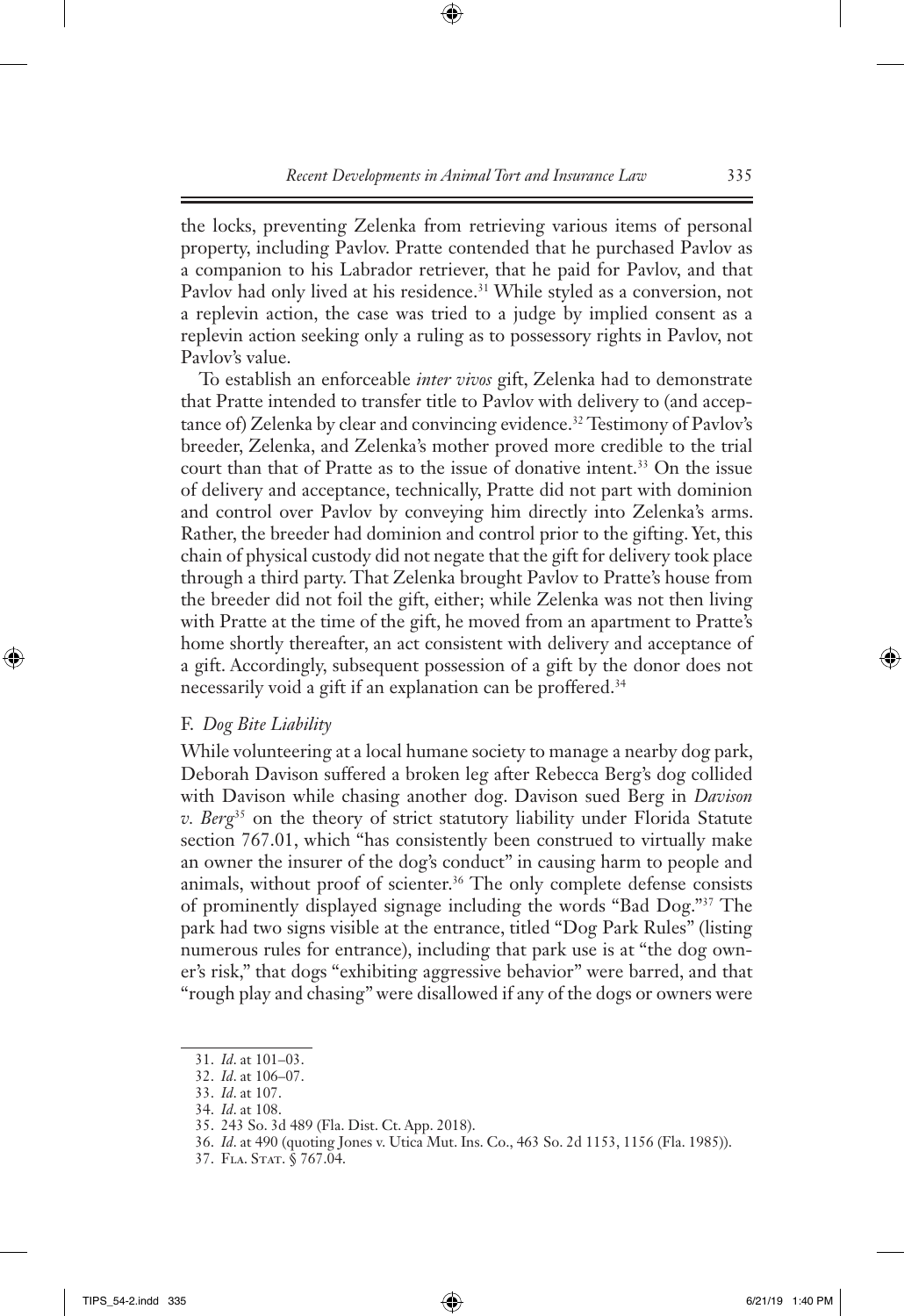uncomfortable with the behavior. One sign added that visitors entering the park do so at their own risk. Davison saw and understood these signs.<sup>38</sup>

In dismissing the case, the trial court held that park signage adequately warned Davison of the risk of such harm and, alternatively, that she assumed the risk of same. Reversing the trial court, the Florida Court of Appeals held that the Dog Park Rules were insufficient equivalents of "Bad Dog" signs so as to preclude liability under section 767.01.<sup>39</sup> And while Davison knew she could suffer harm in the park, including the precise trauma that she sustained,<sup>40</sup> such assumption of risk or actual consent to injury required a jury determination for comparative negligence under Florida Statute section 767.04 and could not operate as a complete bar to liability as provided by the "Bad Dog" signage provision of the Act.<sup>41</sup>

Stephen Boswell and his wife Karena Boswell sued the estate of his mother-in-law Mary Steele and Ms. Steele's granddaughter (and owner of Zoey, the dog at issue) Amber Steele when Zoey bit Mr. Boswell in Mary Steele's home. After the trial court limited all causes of action to those sounding in negligence, dismissing instructions on strict common law and strict statutory liability (given Zoey's known propensity to bite without provocation and a local ordinance), the jury found for the defendants. The Boswells appealed to the Idaho Supreme Court, which reversed, vacated the defense verdict, and remanded for a new trial in *Boswell v. Steele*. 42

The jury instruction modified the century-old holding of *McClain v. Lewiston Interstate Fair & Racing Ass'n*: 43 "The owner of a dog is negligent if the owner knew or should have known of the dog's dangerous tendencies. Similarly, the custodian of a dog is also negligent for injuries caused if such custodian knew or should have known of the dog's dangerous tendencies."44 The trial court then instructed that negligence means:

[F]ailure to use ordinary care in the management of one's property or person. The words "ordinary care" mean the care a reasonably careful person would use under circumstances similar to those shown by the evidence. Negligence may thus consist of the failure to do something which a reasonably careful person would do, or the doing of something a reasonably careful person would not do, under circumstances similar to those shown by the evidence.

<sup>38.</sup> *Davison*, 243 So. 3d at 490–91.

<sup>39.</sup> *Id*. at 491.

<sup>40.</sup> One year before she saw a dog collide with another person, causing a broken leg; and, moments before her own injury, she saw dogs chasing one another and remarked to another park visitor, "This looks like leg breaking territory. I better get out of here." Id. at 491–92. 41. *Id*.

<sup>42.</sup> 428 P.3d 218 (Idaho 2018).

<sup>43.</sup> 17 Idaho 63 (1909).

<sup>44.</sup> *Boswell*, 428 P.3d at 220.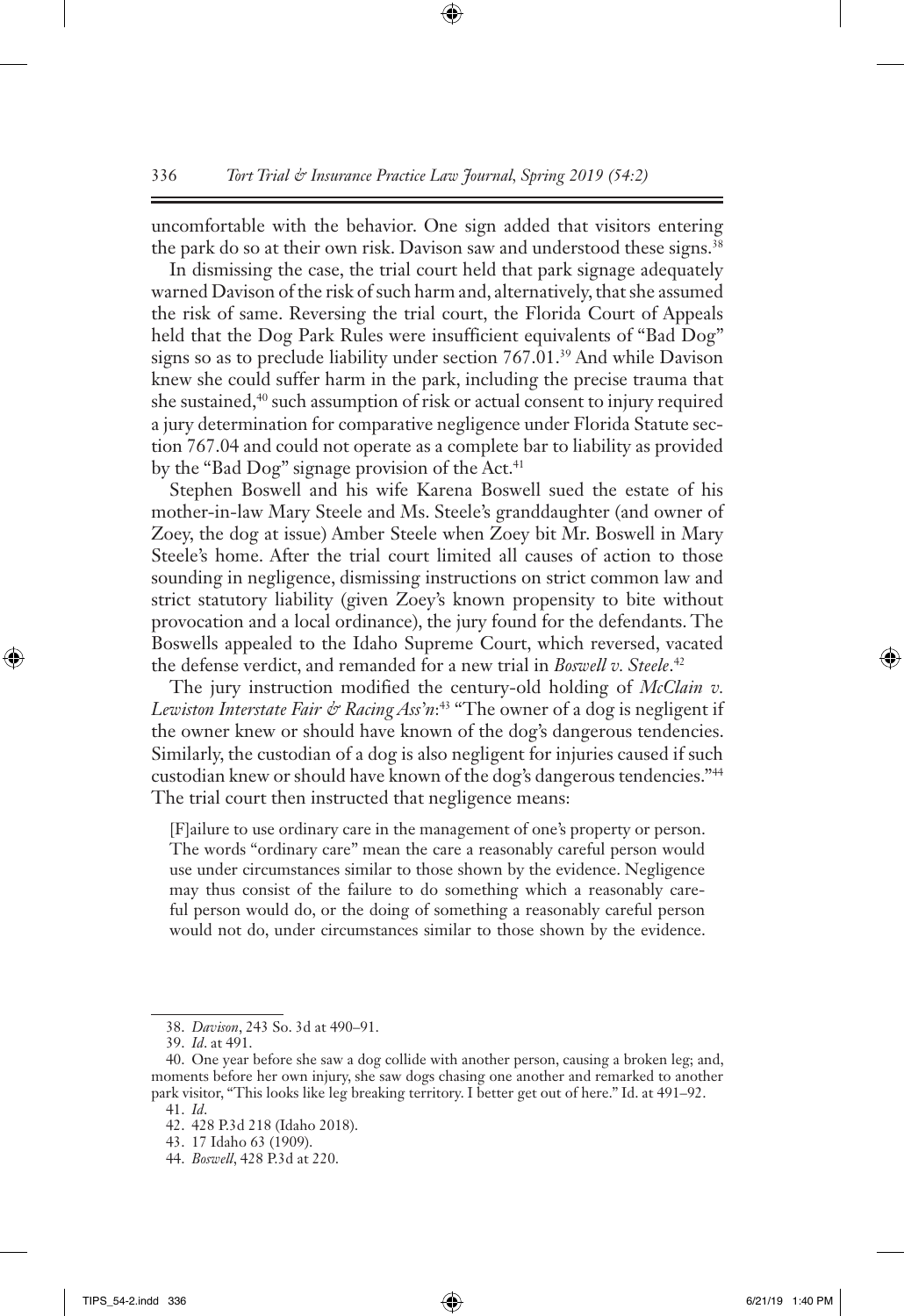The law does not say how a reasonably careful person would act under those circumstances. That is for you to decide.<sup>45</sup>

While the instructions taken together appear to drive the jury to the conclusion that negligence exists upon dangerous tendency scienter, the supreme court reasoned that the negligence instruction led the jury to conclude that the Boswells needed to prove an ordinary-care scienter requirement. Because vicious propensity scienter establishes liability regardless of ordinary-care scienter, the trial court erred.46 It should instead have asked the jury if Zoey had vicious tendencies and, further, whether Amber, Mary, or both were aware of them. Ordinary care was not pertinent.<sup>47</sup>

The trial court also instructed that violation of Pocatello Municipal Code section 6.04.050 makes an adult owner/custodian of a "dangerous animal" liable for all injuries sustained by any person who does not provoke the attack, and defines "dangerous animal" to include one who has a known propensity, tendency, or disposition to attack unprovoked, or to bite, inflict injury, assault, or otherwise attack a human being without justifiable provocation.48 Putting aside that Zoey had never previously been declared a dangerous animal, the jury was instructed that a violation of PMC section 6.04.050 "is negligence."49 Finding that negligence had nothing to do with liability under the ordinance, the Idaho Supreme Court reversed on this basis, as well.<sup>50</sup>

The court also determined that comparative negligence doctrine applied to strict common law liability claims, even though the language of Idaho's comparative fault statute, Idaho Code section 6-801, did not specifically identify them.<sup>51</sup> However, the doctrine did not extend to municipal strict statutory liability claims, such as Pocatello Municipal Code section 6.04.050. In that case, the single defense afforded to the defendants would be provocation; if proved, it would constitute an absolute bar to the Boswells' claim under that ordinance.<sup>52</sup>

G. *Products Liability*

A federal court certified to El Tribunal Supremo de Puerto Rico the question of whether strict liability applied to the sale of shrimp contaminated with an extremely poisonous natural neurotoxin not resulting from the

47. *Id*.

<sup>45.</sup> *Id*.

<sup>46.</sup> *Id*. at 222.

<sup>48.</sup> Pocatello Municipal Code 6.04.010 (B, C).

<sup>49.</sup> *Boswell*, 428 P.3d at 222–23.

<sup>50.</sup> *Id*. at \*4.

<sup>51.</sup> *Id*. at \*5.

<sup>52.</sup> *Id*. at \*5.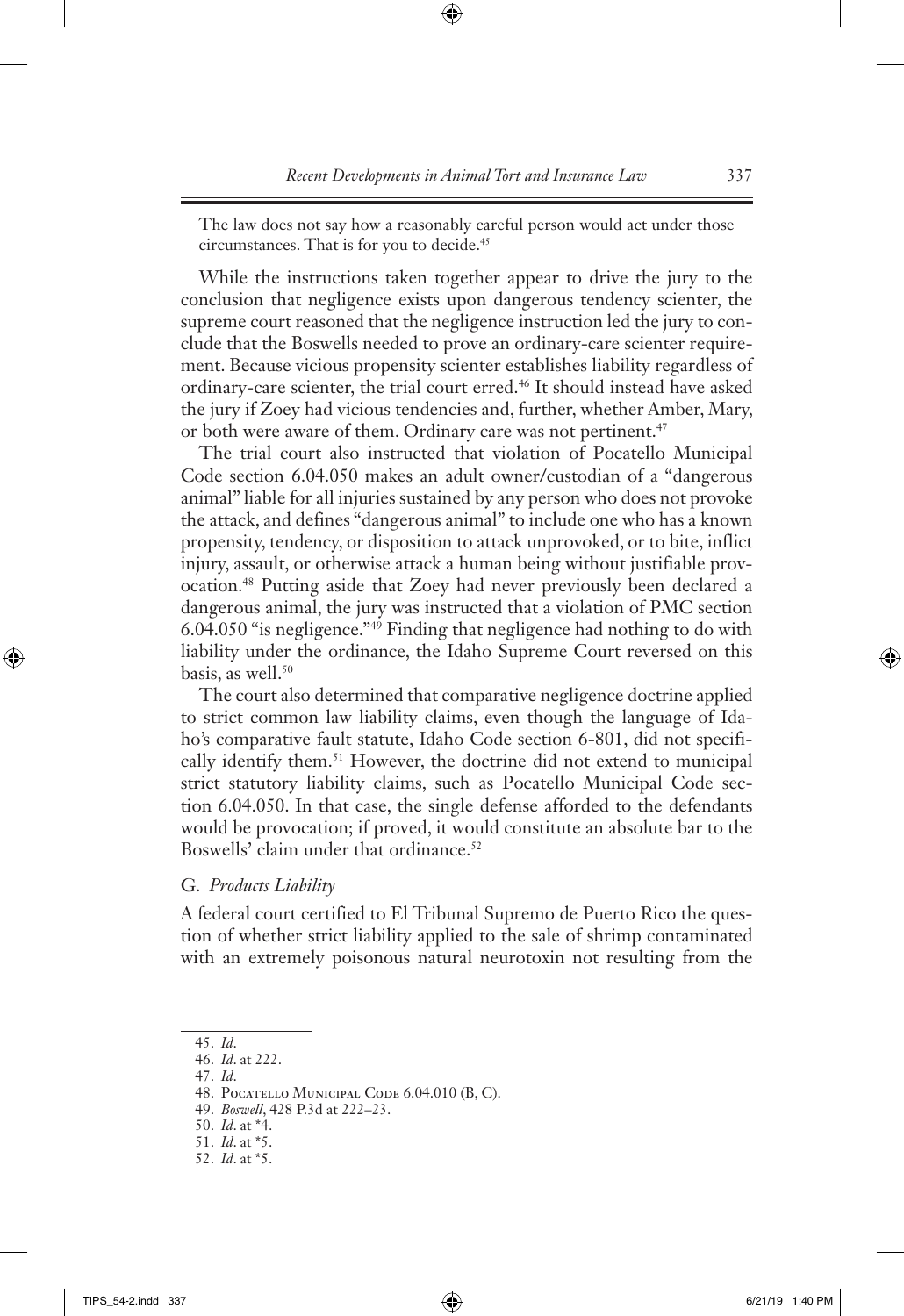manufacturing or fabrication process in *Gonzalez Caban v. JR Seafood.*53 In 2005, Luis Gonzalez Caban ate a single shrimp from an appetizer sampler plate and never walked again, having been diagnosed with Paralytic Shellfish Poisoning. Nine years later, he and other family members sued the restaurant, as well as the manufacturer and seller of the shrimp. Finding that absent human intervention in the contamination of the shrimp, it would not constitute a "defective product," and no strict liability would apply, the Tribunal declined to impose fault as it would not further the goal of protecting the consumer against manufacturer negligence.<sup>54</sup> It based this holding on a concurring opinion in *Mendez Corrada v. Ladi's Place*, 55 which similarly refused to hold a restaurant liable for serving ciguatoxic fish becaue there was no way to prevent the poisoning because the toxin could not be destroyed by conventional cooking methods, or eliminated by conventional handling and processing methods, or detected by smell or appearance.

Four dissenting justices chronicled the history of products liability law in other United States jurisdictions, and also Spain, and then departed from the majority's decision to find that a defective product need not be fabricated or manufactured before liability can be imposed, but that the focus instead should be on whether, having placed the product in commerce to obtain profit, it possesses a defect in manufacturing, design, or insufficient warnings or instructions. While a fabrication or manufacturing process may cause the defect, an inadequate warning or instruction would not and thus remained as a basis to establish strict liability. As to whether the "defect" must be readily discoverable by ordinary means, the dissent held that a fact issue appeared to arise distinguishing Caban's case from Corrada's as an expert report furnished by petitioners asserted that the saxitoxin could be detected through testing and that the toxic substance could be cleaned off by removing the viscera or intestine. If true, the dissent noted, the pronouncement of Judge Negron Garcia in Mendez Corrada that "[n]o one shall be liable for events which could not be foreseen, or which having been foreseen were inevitable," would simply not apply.

The Middle District of Pennsylvania in *Oberdorf v. Amazon.com, Inc*. 56 granted summary judgment to Amazon.com after being sued for damages arising from a malfunctioning dog leash causing permanent eye damage to Heather Oberdorf.<sup>57</sup> She purchased the leash through the Amazon Marketplace, but the product itself was not fulfilled by Amazon itself. Instead, a third-party vendor named "The Furry Gang" sold her the retractable

<sup>53.</sup> 199 DPR 234, 2017 WL 6612724 (P.R. 2017).

<sup>54.</sup> *Id*.

<sup>55.</sup> 127 DPR 568 (1990).

<sup>56.</sup> 295 F. Supp. 3d 496 (M.D. Pa. 2017).

<sup>57.</sup> *Id*. at 497.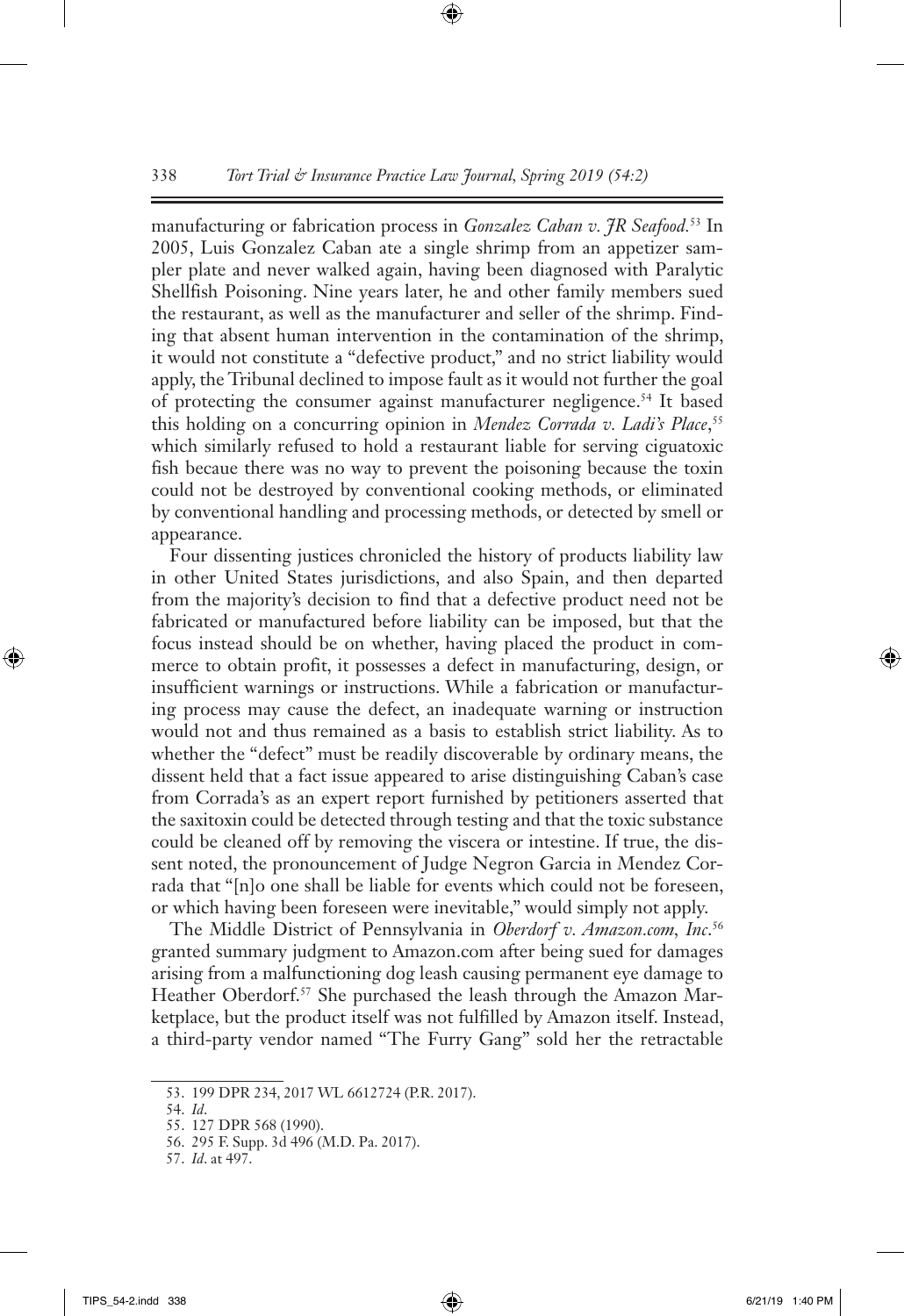leash. Unable to contact The Furry Gang or the manufacturer, Oberdorf claimed that Amazon bore strict products liability for failing to adequately warn of the leash's danger, that it was negligent in distributing, inspecting, marketing, selling, and testing the same, that it was responsible per negligent undertaking doctrine, having failed to conduct proper hazard analysis, and that it also committed breach of warranty, misrepresentation, and caused loss of consortium to Mr. Oberdorf. The plaintiffs also sought punitive damages.<sup>58</sup> A matter of first impression, the district court held that Pennsylvania law does not deem an online sales listing service a "seller," for it operates more like an auctioneer and is a third-party vendor's "means of marketing" who does not "pass upon the quality of the myriad of products" available in its Marketplace, which the court described as "sort of [a] newspaper classified ad section."59 Accordingly, the claims of strict liability claims were dismissed. Section 230 of the Communications Decency Act  $("CDA"),<sup>60</sup>$  which holds that "[n]o provider or user of an interactive computer service shall be treated as the publisher or speaker of any information provided by another information content provider," precluded the Oberdorfs' negligence and negligent undertaking claims, as they were treating Amazon as the publisher or speaker of information provided by The Furry  $Group.<sup>61</sup>$ 

### H. *Police Shootings*

In the last survey,62 we discussed *Smith v. City of Detroit*, where the trial court dismissed all claims premised on the notion that the plaintiffs forfeited any property interest in the slain dogs by failing to license them. The Sixth Circuit Court of Appeals reversed in part,<sup>63</sup> finding that Debo and Smoke—dogs killed under circumstances raising genuine issues of fact on the question of exigency—were not contraband and thus were protected under the Fourth Amendment since Michigan state law and Detroit city code, while declaring it unlawful to possess an unlicensed dog, did not authorize them to be killed on sight but, instead, furnished process prior to seizure. The Sixth Circuit reasoned, "Michigan law makes clear that the owners retain a possessory interest in their dogs," particularly because keeping dogs is not "inherently illegal, such as some drugs, but instead is subject to jurisdiction-specific licensing or registration requirements, such as cars or boats or guns. Just as the police cannot destroy every unlicensed car or gun on the spot, they cannot kill every unlicensed dog on the

<sup>58.</sup> *Id*. at 498–99.

<sup>59.</sup> *Id*. at 501.

<sup>60.</sup> 47 U.S.C. § 230.

<sup>61.</sup> 295 F. Supp. 3d 496, at 502–03.

<sup>62.</sup> 53:2 Tort Trial Ins. Prac. L.J. 227 (2018).

<sup>63.</sup> 2018 WL 4961285, \_\_\_Fed.Appx. \_\_\_ (6th Cir. 2018).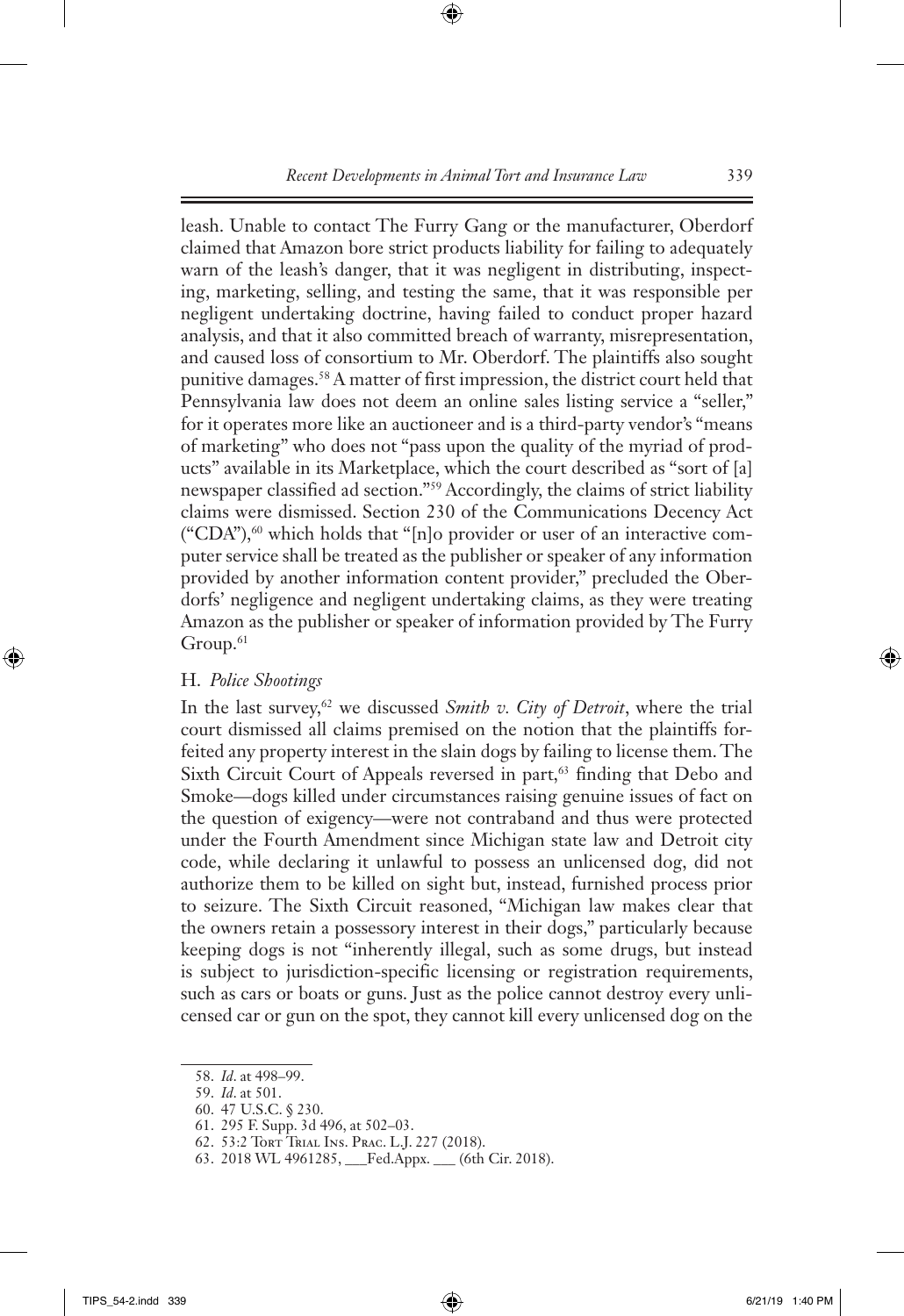spot."64 Even if Debo and Smoke were contraband, the trial court erred finding that the Fourth Amendment does not otherwise apply. For at least four decades, the United States Supreme Court has inquired whether a warrantless seizure of contraband is reasonable if it was not "immediately apparent" to an officer that the item was, in fact, contraband.<sup>65</sup>

Furthermore, even though Michigan law required dogs to wear license tags, the officers could not determine that the dogs were unlicensed simply because they did not sport tags, and if the dogs were adolescents or within city limits for fewer than thirty days, they would not need to be licensed or tagged in any event.<sup>66</sup> Though a split decision, the court remanded for further proceedings on the 42 U.S.C. § 1983 and conversion claims against Officers Morrison and Gaines as to Debo and Smoke, and rejected any grant of qualified immunity.<sup>67</sup> Dissenting Judge Batchelder would have interpreted Michigan state law differently and conferred qualified immunity to the officers. She also cautioned that the majority misinterpreted the constitutional analysis of Fourth Amendment seizures of contraband and threatened to "extend sweeping monetary liability to officers who seize contraband during searches and to the municipalities that employ them."68

#### I. *Insects*

Carolyn Staats sued Vintner's Golf Club, LLC, for negligence and premises liability after she nearly died following an attack by a swarm of yellow jackets during a golf lesson. Reversing and remanding summary judgment for the defense, the court in *Staats v. Vintner's Golf Club, LLC*69 held that golf course operators owed a duty to maintain their premises in reasonably safe condition, which included exercising reasonable care to protect patrons from such nests.<sup>70</sup> The nest at issue was hidden from view near the edge of a sand trip with a partial lip of grass covering the one and a half inch underground hole. Although stray yellow jackets and bees were observed before the nest's discovery, the club indisputably had no actual knowledge of any swarm, hive, or nest ever on the grounds or of any patron ever previously being stung. No traps or countermeasures were taken prior to the attack on Staats because the club perceived that stinging insects presented no danger.<sup>71</sup>

68. *Id*.

70. *Id*. at 830.

<sup>64.</sup> *Id*. at \*5.

<sup>65.</sup> *Id*. (quoting, *e.g.*, *Horton v. California*, 496 U.S. 128, 136–37 (1990)).

<sup>66.</sup> *Id*. at \*6.

<sup>67.</sup> *Id*.

<sup>69.</sup> 25 Cal. App. 5th 826 (2018).

<sup>71.</sup> *Id*. at 831.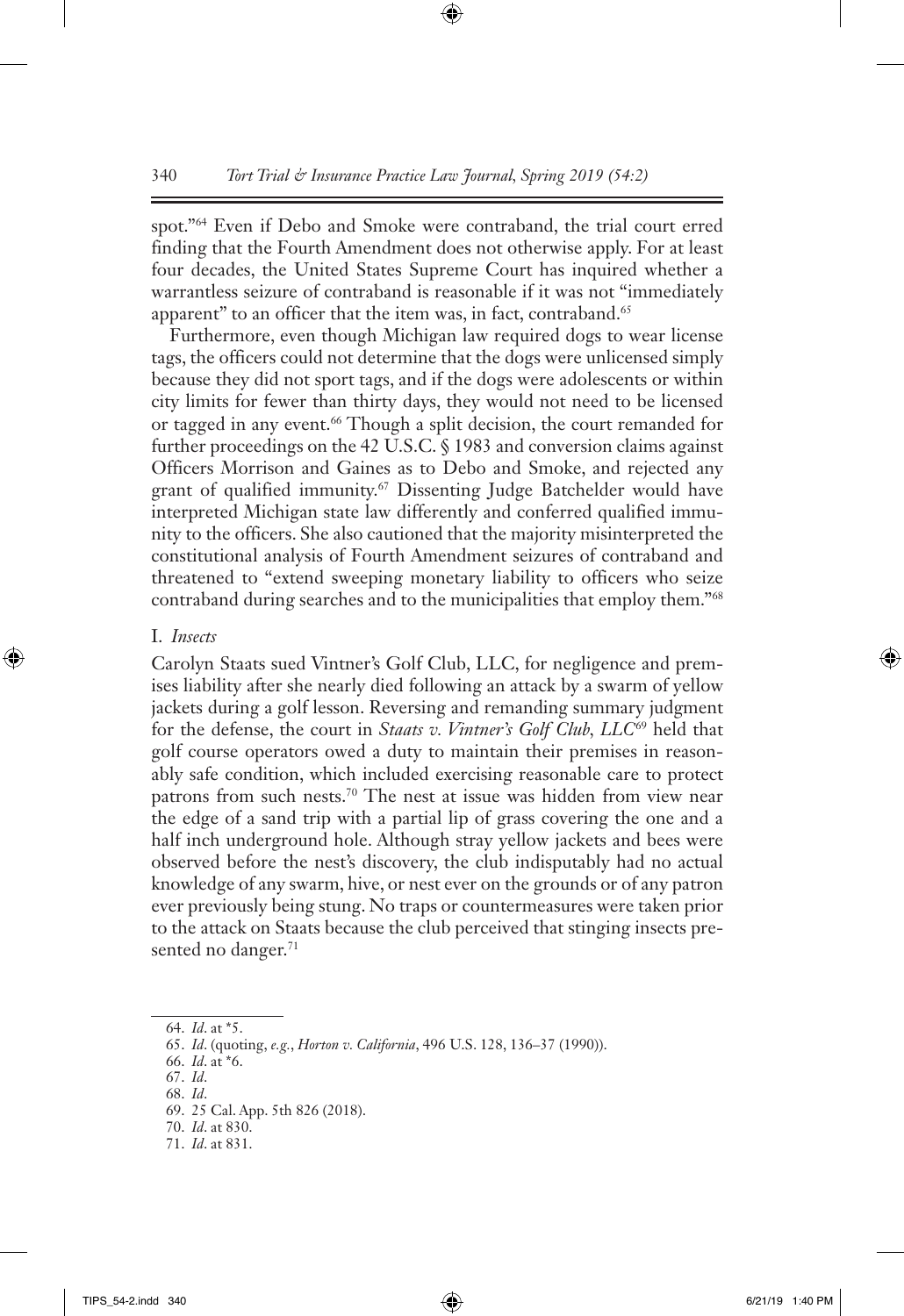Though conceding that it owed a general duty to Staats, the club maintained a categorical exclusion "when the harm at issue is caused by insects," particularly ones undetected and subterranean.72 Declining to apply the holdings of *Brunelle v. Signore*73 (which held that a bite from a brown recluse spider, which had never been seen before on vacation home property, was unforeseeable as a matter of law and thus could not support a premises liability claim) and *Butcher v. Gay*74 (which held that a tick carried by homeowner's dog that bit a house guest and caused Lyme disease could not support premises liability because the tick was not readily identifiable as inherently harmful and the homeowner had no actual or constructive knowledge that ticks carrying Lyme disease were on premises), the California Court of Appeal instead distinguished these cases*,* noting they involved stray, individual insects, not nests or hives which might be more easily detected upon reasonable inspection.<sup>75</sup> In deciding not to categorically exempt golf course operators from the duty to protect patrons from yellow jacket nests, the appellate court considered the factors set forth in *Rowland v. Christian*76: foreseeability, certainty, and connection between plaintiff and defendant, as well as moral blame, prevention of future harm, burden, and availability of insurance.<sup>77</sup>

Based, in part, on expert entomologist testimony confirming the prevalence of yellow jackets in the area and, specifically, abandoned gopher, ground squirrel, and rabbit holes, which were eminently foreseeable on lands such as golf courses, the appellate court remanded for further examination of whether the operator in fact exercised reasonable care.78 Of interest was the club's concern that a rule imposing a legal duty on landowners to find and kill animals found in their natural environment would transgress moral principles and legal prohibitions against taking animal life without justification, citing, for instance, laws that protect bees and endangered or threatened species.79 In finding that yellow jackets do not need special protection, the court held that "in this instance, the policy of protecting human life outweighs the policy of protecting animal life."80

Texas also decided an insect law matter this survey period in *Nichols v. McKinney*. 81 The estate of Melody Nichols, and heirs thereto, sued Steven

<sup>72.</sup> *Id*. at 833.

<sup>73.</sup> 215 Cal. App. 3d 122 (1989).

<sup>74.</sup> 29 Cal. App. 4th 388 (1994).

<sup>75.</sup> *Id*. at 834–36.

<sup>76.</sup> 69 Cal. 2d 108 (1968).

<sup>77.</sup> *Id*. at 837–42.

<sup>78.</sup> *Id*.

<sup>79.</sup> *Id*. at 842.

<sup>80.</sup> *Id*.

<sup>81.</sup> 553 S.W.3d 523 (Tex.App.-Waco 2018).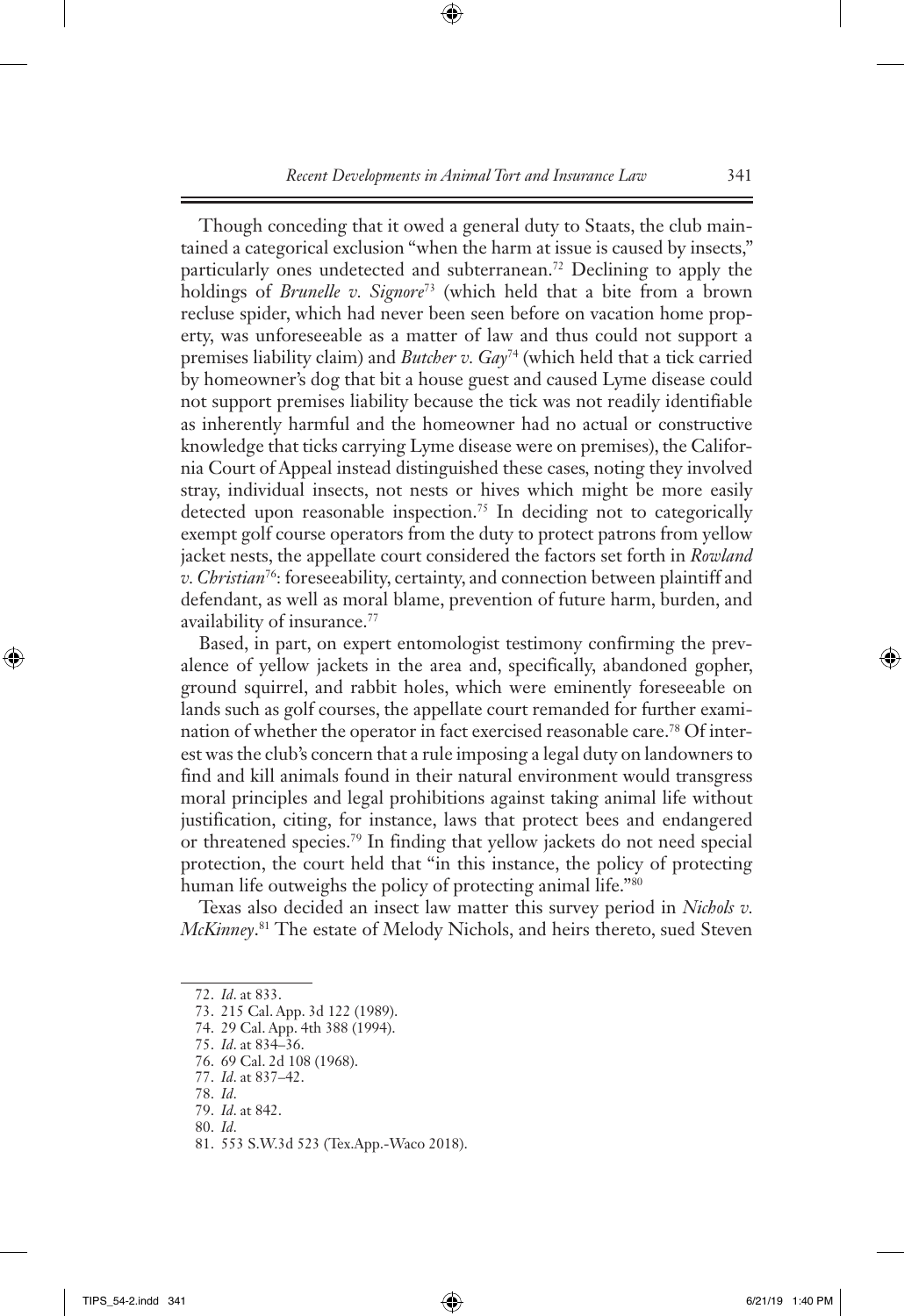McKinney for negligence causing Nichols's death when a swarm of bees exited a hive in the wall of McKinney's garage and attacked as she parked her riding lawnmower on her property adjacent to the garage.<sup>82</sup> Invoking the *ferae naturae* defense, McKinney claimed he could not be held liable for indigenous wild animals occurring on his property unless he reduced them to possession or control or introduced a non-indigenous animal into the area. The trial court dismissed the action, and the heirs appealed. While courts had applied the doctrine to negate a duty in premises liability cases where the act occurred on the defendant's property, no courts had applied it to off-premises incidents.<sup>83</sup>

In passing on this question, the Texas Court of Appeals did not export the *ferae naturae* doctrine (one reserved for premises liability claims) to the general negligence arena, but instead undertook a common law duty analysis to determine whether such concepts as risk, foreseeability, and likelihood of injury, social utility of actor's conduct, magnitude of burden of guarding against injury, and consequences of placing such burden on the defendant warranted expansion.<sup>84</sup> In declining to do so, the court observed:

[J]ust as landowners do not have a duty to warn their *guests* about the presence and behavior patterns of every species of indigenous wild animals and plants which pose a potential threat to a person's safety, landowners should not have a duty to guard against injury to someone *in another location* from every species of indigenous wild animals which may roam from the landowner's property.85

Though overruling the heirs' challenge to the general negligence dismissal, the court sustained their objection to the dismissal of the negligent undertaking claim. By McKinney allegedly attempting to eliminate the bees but failing in that endeavor, he ostensibly assumed a duty of care that could not be negated by *ferae naturae* doctrine.<sup>86</sup> The court also sustained the heirs' objections to dismissal of the intentionally caused nuisance and strict-liability nuisance claims.<sup>87</sup> Finding that McKinney conclusively eliminated an essential element of the negligence *per se* claim premised on a city of Midlothian ordinance that prohibited the allowance of a breeding place for bees, the court affirmed dismissal of that claim.<sup>88</sup>

- 83. *Id*. at 528.
- 84. *Id*.
- 85. *Id*. at 529 (citation omitted).
- 86. *Id*. at 530.
- 87. *Id*. at 531.
- 88. *Id*. at 531–32.

<sup>82.</sup> *Id*. at 526.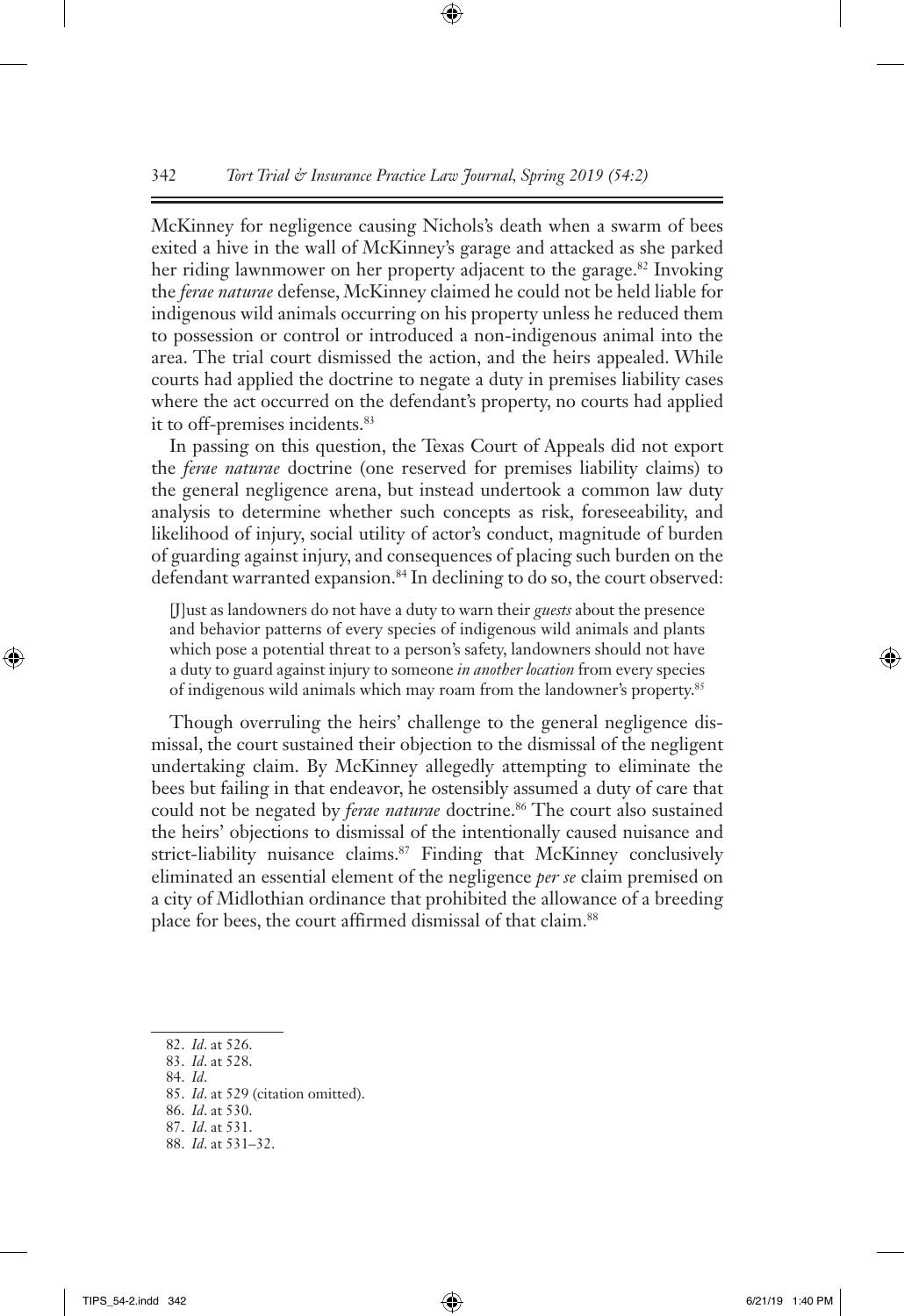## J. *Equine-Related Injury*

1. Claims Limited by Equine Activity Liability Acts

In *Dullmaier v. Xanterra Parks & Resorts*, the Tenth Circuit addressed in detail the analysis for determining what constitutes an "inherent risk" of a recreational opportunity under Wyoming's Recreation Safety Act (WRSA), and whether an inherent risk existed in the case.<sup>89</sup> The WRSA provides that a participant in "any sport or recreational opportunity assumes the inherent risks in that sport or recreational opportunity."90 Correspondingly, providers of those opportunities do not have a duty "to eliminate, alter or control" those inherent risks.<sup>91</sup> The facts of *Dullmaier* are tragic: Dullmaier was participating in a guided trail ride through a wilderness area in Yellowstone National Park when one of the horses spooked at a group of ducks that suddenly took flight from under a bridge, reared, unseated its rider, and began to run.<sup>92</sup> This startled the other horses into running, including Dullmaier's.<sup>93</sup> Dullmaier was eventually unseated from his running horse, and he sustained fatal injuries from the fall.<sup>94</sup>

Dullmaier's widow sued under multiple theories of negligence, all of which the trial court rejected on summary judgment. On the general negligence claim, the trial court granted summary judgment reasoning that the risks associated with spooked runaway horses were inherent risks of horseback riding and, therefore, per the WRSA, Xanterra owed no duty to protect Dullmaier from those risks.<sup>95</sup> The Tenth Circuit agreed after a detailed discussion of the proper inquiry to determine whether Dullmaier's death was the result of an inherent risk of the guided trail ride.<sup>96</sup>

The court identified three guideposts for the inquiry. First, under the WRSA, a court must examine the nature of the risk at issue with "the greatest level of specificity permitted by the factual record," namely, what exactly were the specific risks to which the consumer was exposed.<sup>97</sup> Second, after carefully identifying the risk at issue that caused the injury, the court must determine whether it was an inherent risk associated with the activity or whether it was an atypical, non-inherent risk to which the activity provider exposed the consumer.<sup>98</sup> Third, in distinguishing between inherent and non-inherent risks, the nature of the opportunity chosen by the consumer

<sup>89.</sup> 883 F.3d 1278 (10th Cir. 2018).

<sup>90.</sup> *Id.* at 1281; Wyo. Stat. Ann. § 1-1-123(a).

<sup>91.</sup> *Dullmaier*, 883 F.3d. at 1281; Wyo. Stat. Ann. § 1-1-123(b).

<sup>92.</sup> *Dullmaier*, 883 F.3d. at 1282.

<sup>93.</sup> *Id*. at 1282–83.

<sup>94.</sup> *Id*. at 1283.

<sup>95.</sup> *Id.*

<sup>96.</sup> *Id.* at 1286–95.

<sup>97.</sup> *Id.* at 1291 (quoting *Cooperman v. David*, 214 F.3d 1162, 1167 (10th Cir. 2000)).

<sup>98.</sup> *Id.*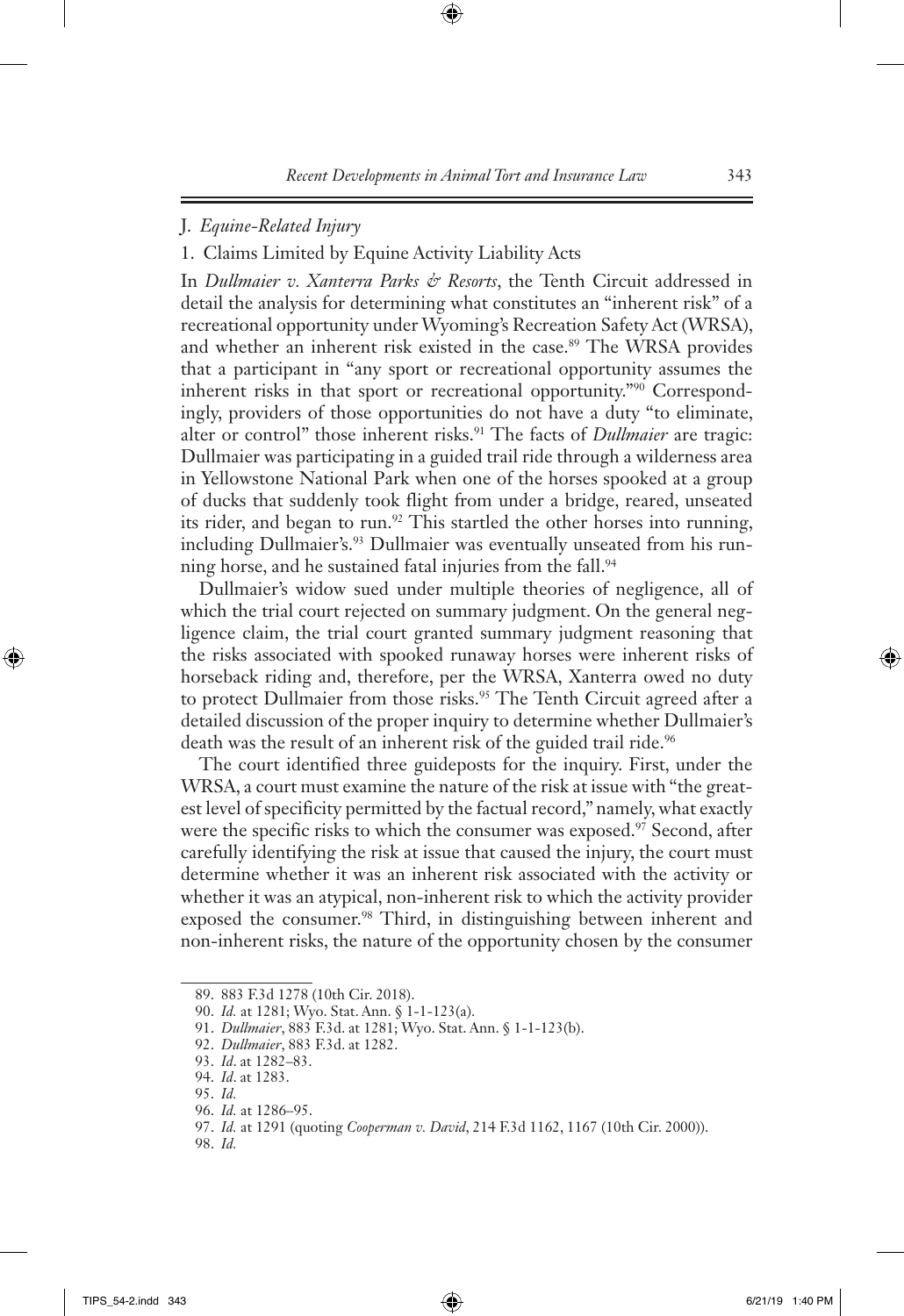is also relevant (for example, a private riding lesson for young children).<sup>99</sup> Applying this analysis, the court concluded that Dullmaier's death was the result of the inherent risks associated with the horse activity in which he chose to participate, a guided horseback tour of a wilderness area.<sup>100</sup>

Importantly, the court rejected Mrs. Dullmaier's attempt to argue that the ability of the provider to reduce or eliminate a risk is relevant in deciding whether a risk is inherent or not.101 This reverses the order of the analysis. If a risk is inherent in the activity, the provider has no duty to mitigate or eliminate it by taking certain actions, even if additional steps could have been taken.102 Only when the provider introduces an atypical risk not inherent in the activity does the analysis look to whether the provider could have done anything to reduce the risk.<sup>103</sup>

In a similar vein, the Seventh Circuit took up the Wisconsin Equine Activity Liability Act (EALA) in a pair of consolidated cases, *Dilley v. Holiday Acres Properties, Inc.* and *Brown v. Country View Equestrian Center, Inc.*<sup>104</sup> Like *Dullmaier*, *Dilley* involved injury occurring during a paid trail ride. The court affirmed summary judgment for the defendants, beginning with the analysis of inherent risk. It reasoned that a trail operator's negligence was an "inherent risk of equine activities" to which statutory immunity applied under the Wisconsin law.<sup>105</sup> The definition of "inherent risk" included "[t]he potential for a person participating in an equine activity to act in a negligent manner."106 The trail operators in this case assisted Dilley in selecting the horse and during the ride.<sup>107</sup> Therefore, by statute, their negligence was an inherent risk for which there was immunity because they were persons "participating in an equine activity" in the sense that they were "[a]ssisting a person participating" in an equine activity.<sup>108</sup>

The court next addressed the claimed exceptions to immunity for inherent risks, determining that they did not apply. Contrary to Dilley's argument, the court held that the exception to immunity for providing a horse and failing to make a reasonable effort to assess the rider's ability "to engage safely in an equine activity or to safely manage the particular

<sup>99.</sup> *Id.*

<sup>100.</sup> *Id.* at 1291, 1293.

<sup>101.</sup> *Id.* at 1294.

<sup>102.</sup> *Id.*

<sup>103.</sup> *Id.*

<sup>104.</sup> Nos. 17-2485 & 17-2970, No. 17-3289, 2018 U.S. App. LEXIS 27346 (7th Cir. Sept. 25, 2018).

<sup>105.</sup> *Id.* at \*2. See last year's survey for more discussion of the trial court's analysis and decision. Adam P. Karp & Margrit Lent Parker, *Recent Developments in Animal Tort & Insurance*  Law, 53:2 TORT TRIAL & INS. PRAC. L.J. 227, 248-50 (2018).

<sup>106.</sup> *Id.* at \*8.

<sup>107.</sup> *Id.*

<sup>108.</sup> *Id.*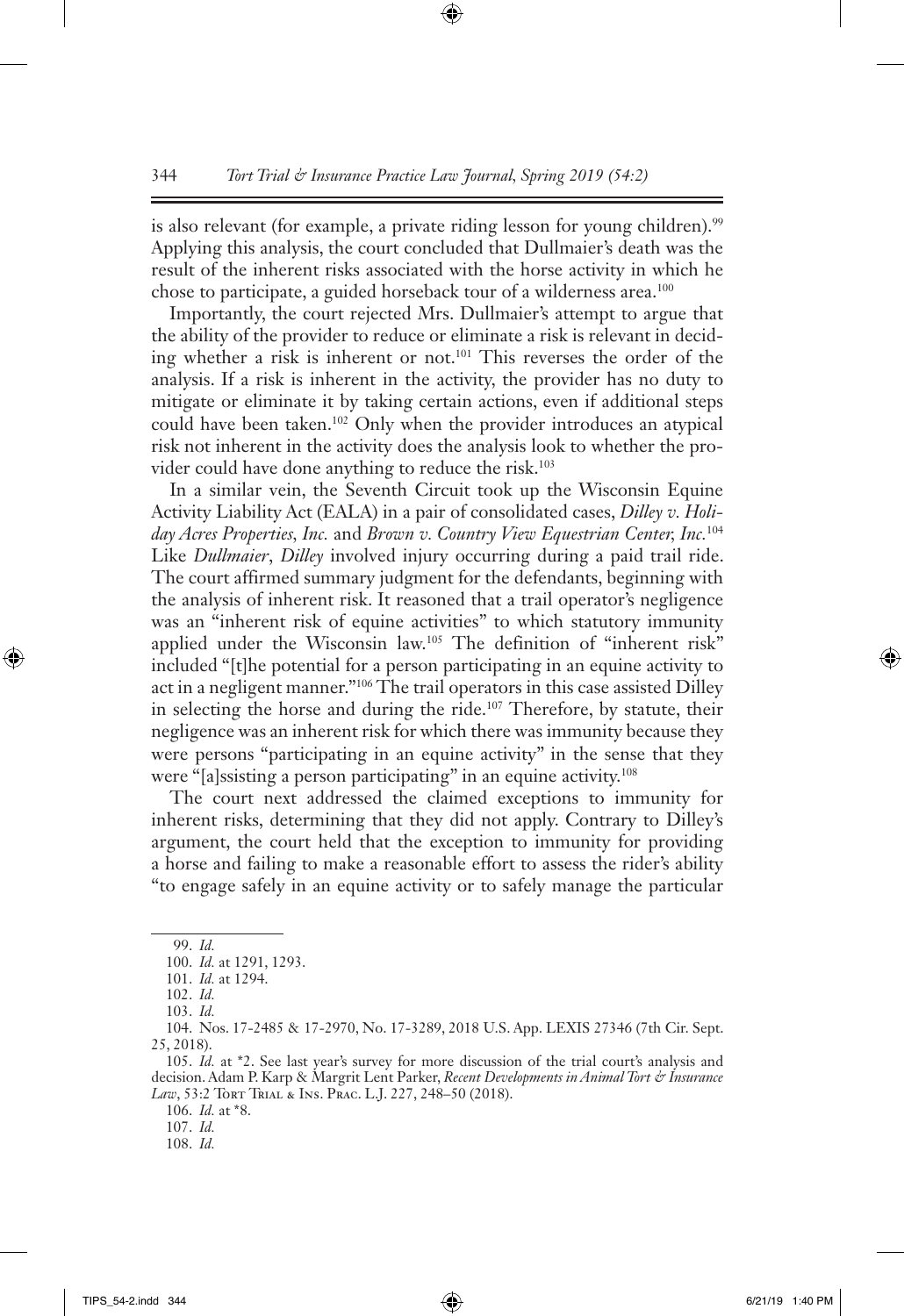equine provided" has to do with the *rider's* ability to safely manage the horse, and not the trail operator's ability to safely manage the horse.<sup>109</sup> To conclude otherwise would render the statute internally inconsistent.<sup>110</sup> The undisputed evidence was that the trail operators assessed Dilley's riding experience (none) and paired her with their most docile horse.<sup>111</sup> Thus, the exception did not apply to remove immunity. The exception for wilful and wanton conduct did not apply either to the undisputed facts that, at most, indicated negligence.112 Finally, the court rejected Dilley's attempt to invoke the exception for negligent provision of faulty tack causing injury; the allegation of failure to adjust stirrups was not an allegation that tack was defective.<sup>113</sup>

In the companion case *Brown*, the plaintiff did not challenge the initial step of the analysis and conceded that the Wisconsin EALA applied but, as Dilley did, argued for application of the exception to immunity that applies when the defendant provided a horse to the plaintiff.114 However, because Brown rode her own horse at the time of her injury, the court concluded that that exception did not apply.115 Criticizing the illogical nature of Brown's argument, the court explained that it was irrelevant that Brown was a student in a riding lesson over which the instructor "exercised control"; Brown still provided her own horse.116 As a result, the court affirmed dismissal of the claims for failure to state a claim for which relief could be granted.117

Another EALA case arose in New Hampshire, where the New Hampshire Supreme Court for the first time examined its state's EALA in *Franciosa v. Hidden Pond Farm, Inc.*118 New Hampshire's statute is consistent with the numerous statutes in other states that establish immunity for inherent risks associated with equine activities but also create specific exceptions for circumstances where there is no immunity.119

In *Franciosa*, a thirteen-year-old experienced rider who had been riding for eight years and taking lessons with the same instructor for the prior two, fell during a "free ride" (an unsupervised ride outside of a lesson) at

117. *Id.* at \*18–19.

<sup>109.</sup> *Id.* at \*9–11

<sup>110.</sup> *Id.* at \*10–11.

<sup>111.</sup> *Id.* at \*12–13.

<sup>112.</sup> *See id.* at \*14–15.

<sup>113.</sup> *Id.* at \*15–16.

<sup>114.</sup> *Id.* at \*16.

<sup>115.</sup> *Id.*

<sup>116.</sup> *Id.*

<sup>118.</sup> No. 2017-0153, 2018 N.H. LEXIS 174; 2018 WL 4517252 (Sept. 21, 2018).

<sup>119.</sup> 2018 N.H. LEXIS 174, at \*2–5.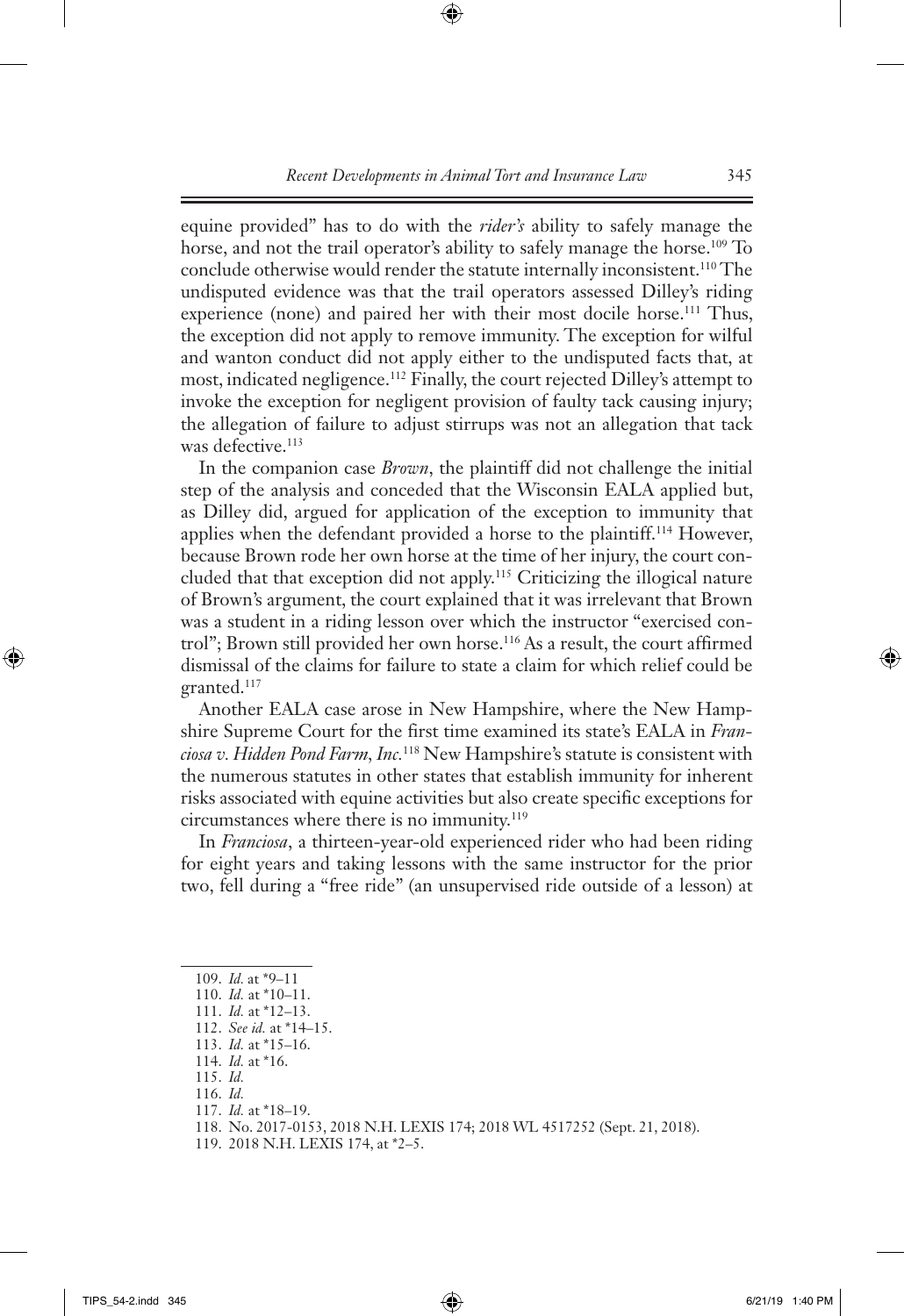her instructor's stable.<sup>120</sup> She had completed her ride but fell while dismounting, and the horse stepped on her, causing serious injury.<sup>121</sup>

The rider sued and, in a cross-motion for summary judgment, argued that the incident did not involve an inherent risk subject to statutory immunity from liability and, alternatively, that the two exceptions for providing a horse but failing to match horse to rider and for wilful and wanton conduct applied.122 Granting summary judgment for the instructor, the trial court rejected the rider's arguments, finding that the rider's injuries resulted from inherent risks of equine activities and that neither exception applied because no reasonable juror could find failure to make reasonable efforts to match the horse to the rider and because the rider failed to establish that the instructor's failure to supervise the ride caused the accident.<sup>123</sup>

The New Hampshire Supreme Court affirmed. Interpreting the statute's legislative intent for the first time, the court stated that the statute's purpose was "to shield persons involved in an equine activity from liability for negligence claims related to a participant's injuries resulting from the inherent risks of equine activity. . . while at the same time ensuring the right of an injured participant to recover under certain narrowly defined circumstances."124 The court thus rejected the rider's argument that the statute did not apply to limit her negligence claims, given that to do so would "eviscerate" the statute.<sup>125</sup> The court rejected other arguments that the injury here was not the result of an inherent risk of equine activity. For example, the statutory definition for inherent risk that excluded the failure of an equine professional to take corrective measures where a participant's negligence can be reasonably foreseen did not apply.126 This was because, even assuming the rider had been negligent here, there was no evidence that the instructor could have reasonably foreseen the negligence.<sup>127</sup>

Because the risk of the horse stepping on the rider was an inherent risk of the activity, the court addressed the rider's alternative arguments that an exception to immunity applied.<sup>128</sup> The exception to immunity for failing to reasonably determine the ability of the rider to engage safely in riding the horse did not apply because there was ample evidence of the rider's experience and the instructor's knowledge of that experience, and no reasonable juror could find that the instructor had not reasonably assessed the rider's

- 121. *Id.* at \*2.
- 122. *Id.* at \*5–6.
- 123. *Id.* at \*6.
- 124. *Id.* at \*11. 125. *Id.*
- 126. *Id.* at \*13–14.
- 127. *Id.*

<sup>120.</sup> *Id.* at \*1–2.

<sup>128.</sup> *Id.* at \*15–20.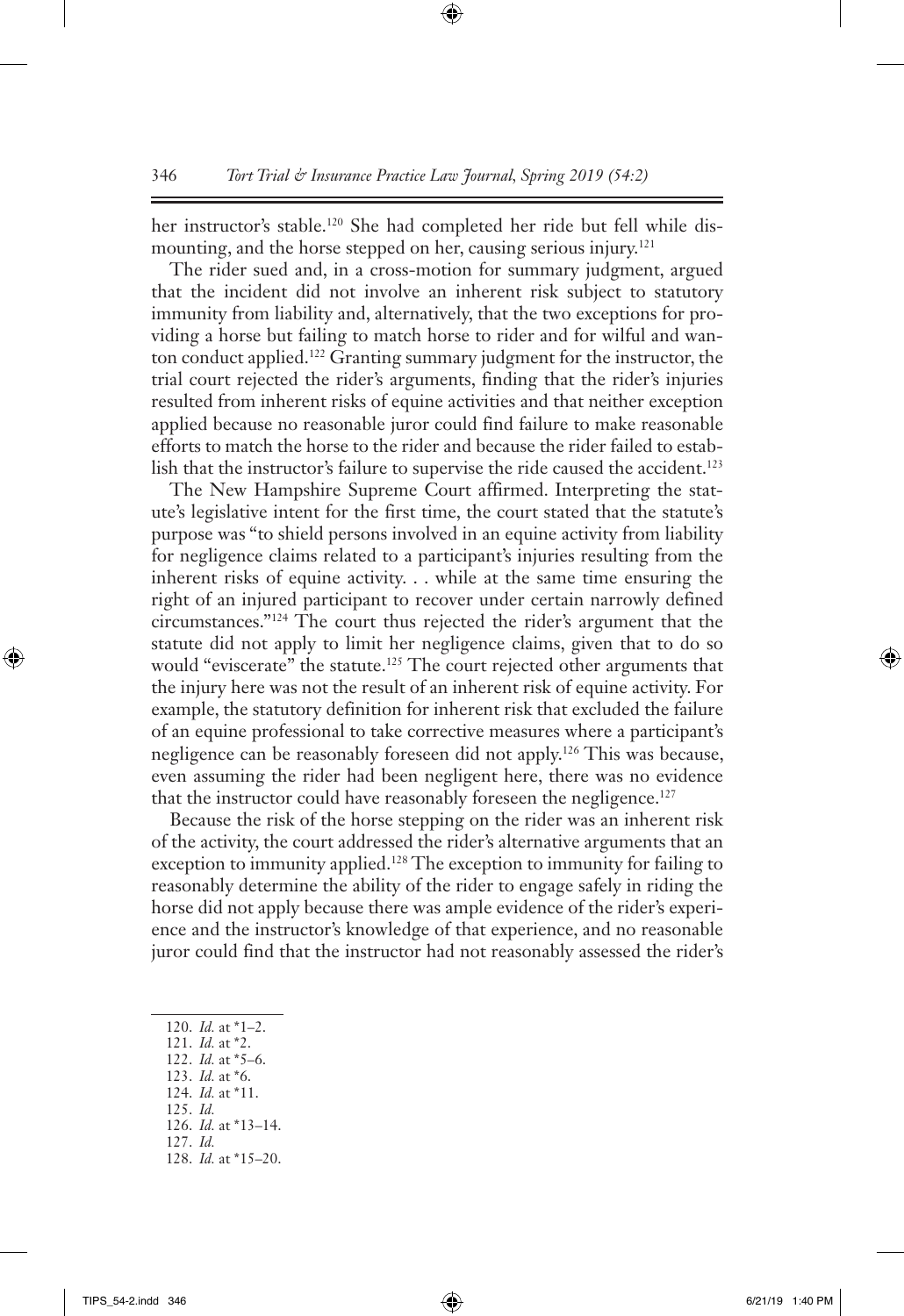ability before permitting the ride.<sup>129</sup> The exception for wilful and wanton conduct likewise did not apply here where no evidence indicated that the instructor acted with a conscious purpose to disregard the rider's safety or with malicious or unreasonable disregard for the rider's safety with indifference to the consequences.<sup>130</sup>

Continuing in this line, the Texas Court of Appeal in *James v. Young* evaluated that state's statutory exception to immunity for failure to reasonably assess a rider's ability to manage the horse.131 In *James*, six-year-old Bradey and his family were riding horses on the property of their friends, the Young family.<sup>132</sup> With the consent of Bradey's parents, who knew his ability to ride, Bradey was permitted to ride a horse belonging to the Youngs.133 On the ride back to the group, Bradey's horse and another horse began running, causing Bradey to fall and sustain injuries.134 Bradey's father sued, but the trial court granted summary judgment for the defendants. Affirming, the Texas court of appeal explained that the Texas EALA applied and that the one exception to immunity that Bradey's father invoked was not applicable because there was no evidence that the defendants had failed to reasonably assess Bradey's riding ability, much less that such a failure was a cause of the accident.<sup>135</sup>

Addressing Kentucky's statutory immunity exception for providing a horse and assessing rider ability, and the exception for wilful and wanton conduct, the Kentucky Supreme Court in *Daugherty v. Tabor*<sup>136</sup> reversed its court of appeal in a case surveyed here last year.137 In this case, Tabor was injured during a test ride of a horse for sale by the defendants, after she had made numerous representations to the sellers that she was an experienced rider. While the Kentucky Court of Appeal concluded that Tabor's statements to the contrary created an issue of fact whether the defendants reasonably assessed her ability to manage the horse in question,<sup>138</sup> the Ken-

132. 2018 Tex. App. LEXIS 2406, at \*1–2.

133. *Id.* at \*2–3, 11.

134. *Id.* at \*2–3.

135. *Id.* at \*10–12.

136. 554 S.W.3d 319 (Ky. 2018).

137. Tabor v. Daugherty, No. 2016-CA-000047-MR, 2017 WL 2829403 (Ky. Ct. App. June 30, 2017); Karp & Parker, *Recent Developments in Animal Tort & Insurance Law*, 53:2 Tort TriAL & Ins. Prac. L.J. 227, 253–54 (2018).

138. *Tabor*, 2017 WL 2829403, at \*6.

<sup>129.</sup> *Id.* at \*15–17.

<sup>130.</sup> *Id.* at \*19–20.

<sup>131.</sup> 2018 Tex. App. LEXIS 2406; 2018 WL 1631636 (Apr. 4, 2018). Texas's EALA was expanded in 2011 to more broadly include farm animal activities and is not limited to just equine activities. Rodriguez v. Waak, NO. 01-17-00755-CV, 2018 Tex. App. LEXIS 6596, at \*7–8 (Aug. 21, 2018). In this survey year, the Texas Court of Appeals reaffirmed that, even under the "updated" version of the statute, the statute does not insulate employers from liability for their employees' injuries because employees still are not "participants" as contemplated by the statute. *Id.* at \*11–13, 24–26.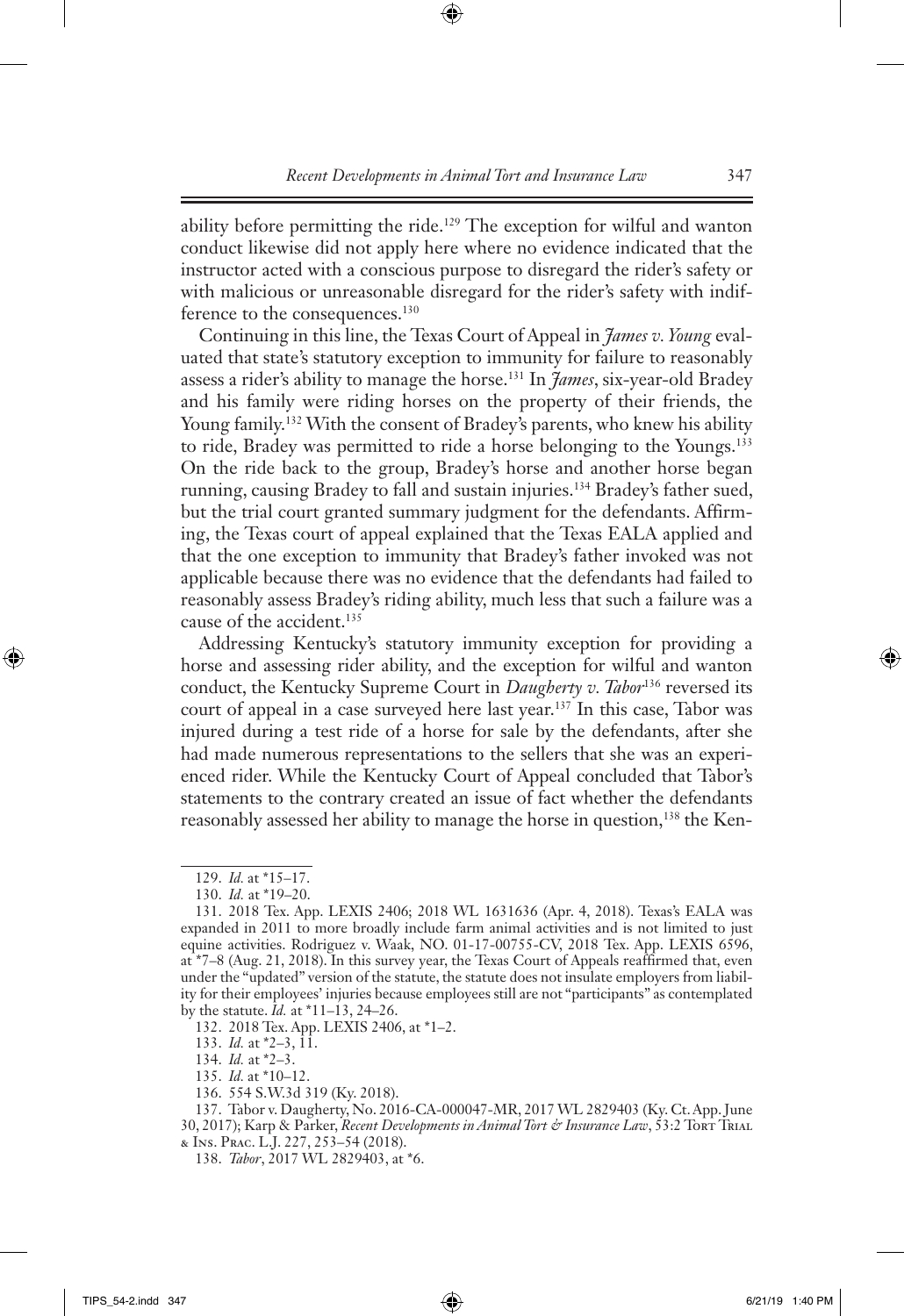tucky Supreme Court was unpersuaded.<sup>139</sup> The statute anchors the defendants' duty to assess a rider's ability "on the participant's representations of [her] ability."140 Tabor exaggerated her experience and skills both before and on the day in question, and the defendants were entitled to rely on her multiple representations in assessing the horse's suitability for her.<sup>141</sup>

As to the question of wilful and wanton conduct, at issue were sudden movements the defendants allegedly made with their arms to stop the runaway horse, which further startled it.142 The Kentucky Supreme Court explained that these allegations could not support liability—let alone wilful and wanton conduct—because "sudden movements" are part of the statutory "inherent risks" associated riding horses and thus a risk that Tabor assumed and for which the defendants were immune from suit. The court also noted that the record was devoid of any evidence that it was unreasonable to raise one's arms to stop a runaway horse.<sup>143</sup>

The familiar case of a slipping saddle was involved in *Fishman v. GRBR, Inc.*, where Fishman fell when his saddle slipped off his horse during a guided trail ride.144 Fishman, over six feet tall and 210 pounds, was assigned "Big," a horse with custom saddle and tack capable of carrying heavier riders.145 Before the ride, Fishman also signed a release form that specifically identified the risk that a saddle girth (also known as a cinch) can loosen during the ride resulting in a slipping saddle and a rider's fall.<sup>146</sup> At the start of the ride, the activity sponsor checked Big's cinch multiple times, Big was ridden by a wrangler, and the cinch was checked yet again before Fishman was mounted.<sup>147</sup> After mounting, wranglers gave Fishman and other riders instructions and observed them riding in a corral as part of a safety check before taking to the trail.<sup>148</sup> One of the activity sponsors noticed Fishman "leaning to one side and tipping the saddle."149 She instructed him to shift his weight and keep the saddle centered over the horse, and he complied.<sup>150</sup> On the trail, Fishman attempted to re-center the saddle again, but the trouble grew worse as he and the saddle slid to one side.151 He jumped from Big, who apparently just stood there after the incident.<sup>152</sup>

139. 554 S.W.3d at 322. 140. *Id.* 141. *Id.* 142. *Id.* 143. *Id.* at 323. 144. 403 P.3d 660 (Mont. 2017) 145. *Id.* at 660. 146. *Id.* at 661. 147. *Id.* 148. *Id.* 149. *Id.* 150. *Id.* 151. *Id.* 152. *Id.*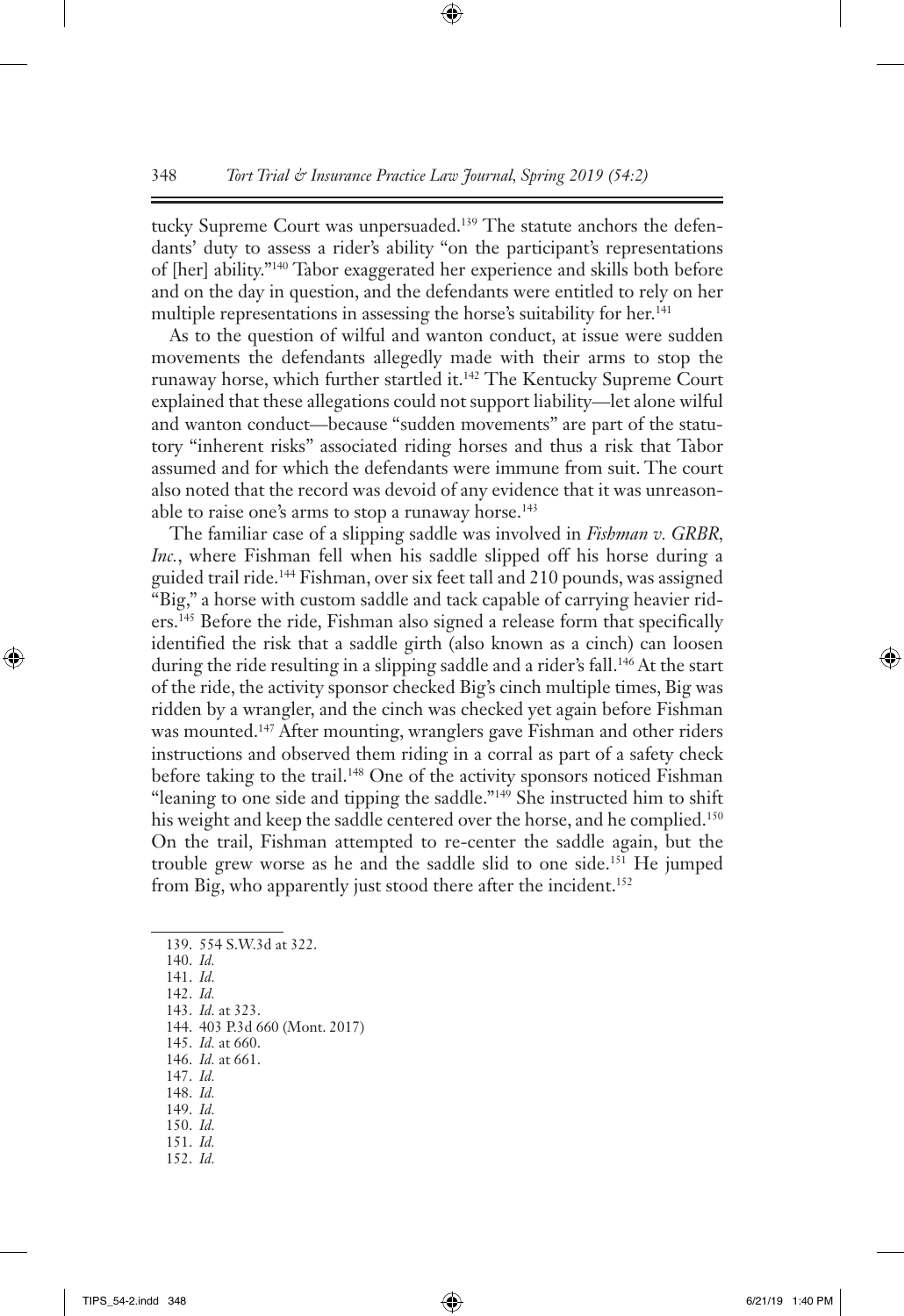On these facts, the Montana Supreme Court affirmed the trial court's grant of summary judgment, reasoning that no exception applied to abrogate the statutory immunity under Montana's Equine Activities Act.<sup>153</sup> Fishman agreed that the circumstances fell within the statute and the "risks inherent in equine activities," but argued that they also fit the immunity exception for provision of tack and failure to reasonably inspect or maintain it.154 However, Fishman did not claim that the tack failed, was improperly maintained, or was otherwise defective, and he made no showing that the method of routine inspections was not done reasonably.155 Moreover, via the release form, Fishman was on notice of this inherent risk that slippage can occur during a ride.<sup>156</sup>

The *Fishman* dissent conflates the condition of a rider leaning to one side in a saddle, causing the saddle to tip or slip, with the condition of a loose girth or cinch.<sup>157</sup> Nowhere in the facts as stated by the majority did the activity sponsor notice that the cinch was loose but fail to tighten it before the trail ride.<sup>158</sup> Yet, that is the fact upon which the dissenting justice based his opinion.<sup>159</sup> A saddle can be affixed tightly to the horse, and yet an imbalanced rider can nevertheless cause the saddle to slip.<sup>160</sup>

2. Assumption of the Risk

In *Jones v Smoke Tree Farm*, the only horse accident case in this survey not involving the application of an EALA and the only one to resolve in favor of the injured plaintiff, the New York appellate court considered whether a rider who fell during a riding lesson assumed the risk of this injury and thus was barred from bringing her common law tort claim.161 Jones was

158. *See id.* at 660–61.

159. *See id.* at 663.

160. *See, e.g.*, Kovnat v. Xanterra Parks & Resorts, 770 F.3d 949, 952, 958–59 (10th Cir. 2014) (As explained by a wrangler in this case, the saddle "was tight enough to where . . . the only way it could have been moved was to have a substantial amount of weight pulling it to one side or the other," and in his view, there "would not have been a loose cinch or a malfunction of the saddle causing it to roll.").

161. 161 A.D.3d 1590, 1590 (N.Y. App. Div. May 4, 2018). Prior to October 2017, New York was one of the few states with no statute limiting common law liability for equine activity professionals and sponsors. In October 2017, after summary judgment in this case but prior to this appellate opinion, New York enacted the Safety in Agricultural Tourism Act, which is a limited liability statute applicable to most equine activities along with broad array of agritourism activities. *See* N.Y. Gen. Oblig. Law §§ 18-301 to -303. It provides immunity

<sup>153.</sup> *Id.* at 662–63.

<sup>154.</sup> *Id.* at 662.

<sup>155.</sup> *Id.*

<sup>156.</sup> *Id.* at 663 (acknowledging that the release agreement itself was invalid and unenforceable under Montana law, but nevertheless was evidence of notice to Fishman of the inherent risks of horseback riding).

<sup>157.</sup> *See id.* at 663. The majority seems at one point to also make this mistake when it assumes that the cinch loosened during the trail ride. *See id.* At least in the fact summary of this opinion, this fact is not evident. *See id.* at 660–61.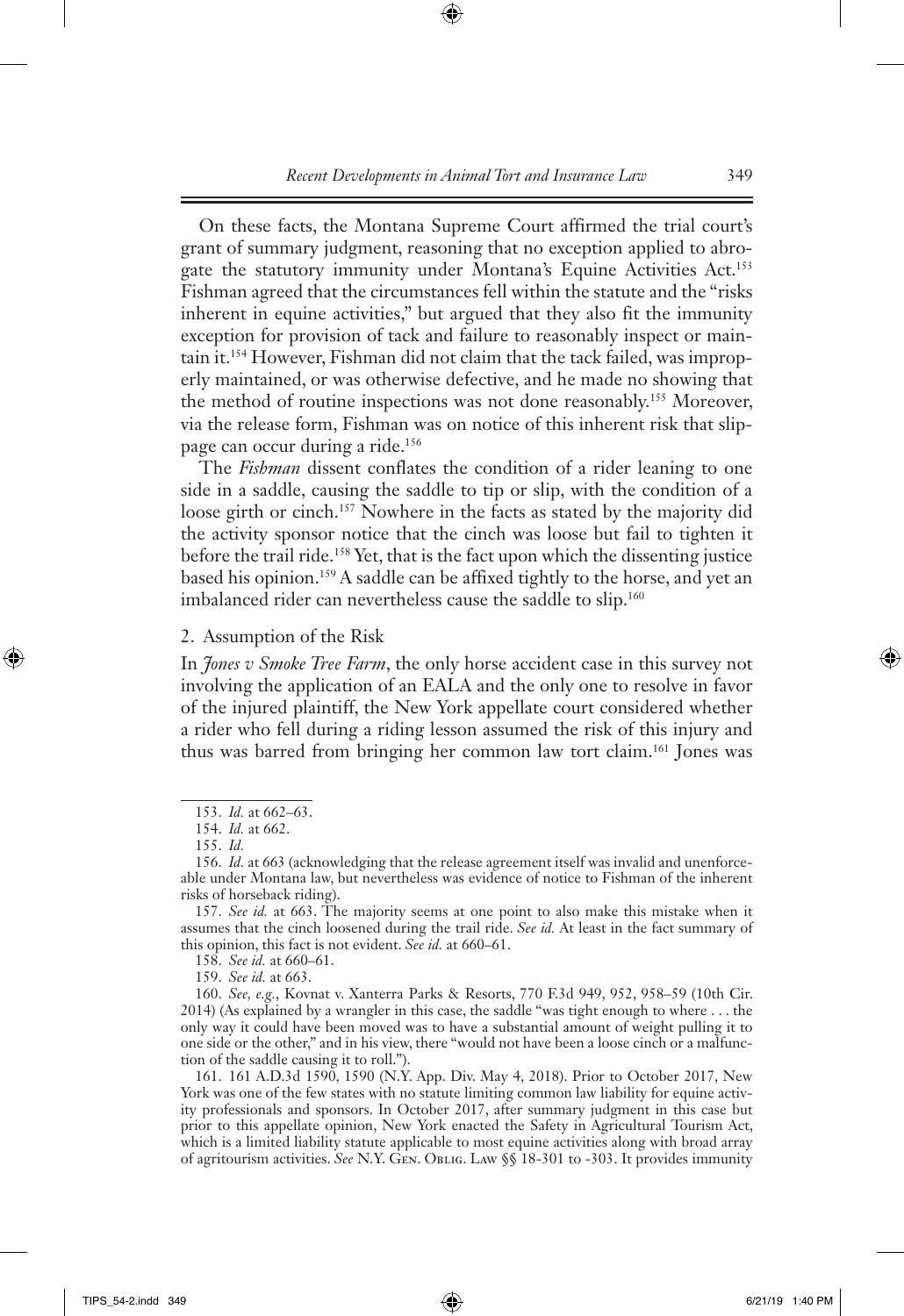a beginner rider and had never previously attempted to mount or ride a horse.<sup>162</sup> She had signed a release in which she "assume[d] the unavoidable risks inherent in all horse-related activities, including but not limited to bodily injury and physical harm to horse, rider, employee and spectator."<sup>163</sup> The doctrine of assumption of the risk generally will bar liability where a participant is aware of the risks, appreciates the nature of those risks, and voluntarily assumes them, but it will not bar liability if the risk is "unassumed, concealed, or unreasonably increased."<sup>164</sup> The majority opinion concluded that summary judgment was not appropriate on the basis of assumption of risk because disputed issues of fact existed as to whether the defendants had unreasonably increased the risks associated with mounting the horse for failure to give adequate instruction or assistance based on Jones's "size, athleticism, and obvious struggles in attempting to mount the horse," and whether a concealed risk existed in the sense of an improperly tacked horse.<sup>165</sup> The majority opinion is vague as to exactly what happened, but the dissenting judge explained that apparently what happened was the saddle slipped and Jones fell.<sup>166</sup>

In a spirited opinion, the dissenting judge emphasized that the law also says that the doctrine of assumption of the risk does not require that the plaintiff have foreseen the manner in which the injury actually occurred, as long as the plaintiff is aware of the potential for injury.167 Essentially, the dissenting judge opined that it is obvious that falling from a horse is an inherent risk in riding and so too is it reasonably foreseeable that a saddle, which is not permanently attached to a horse, might slip.<sup>168</sup> And those facts are exactly what happened in Jones: the plaintiff "succumbed to gravity and fell off a horse—the very combination of forces that have plagued riders since men and women first mounted up."169 It was irrelevant to the dissenting judge that the plaintiff testified she was not aware of the risk (despite knowing that she was required to wear a helmet) because "falling from a horse is exactly the type of risk that is universally apparent or, at the very least, reasonably foreseeable to any rider, irrespective of skill level or inexperience."170 The dissenting judge also "categorically" rejected the

- 169. *Id.*
- 170. *Id.*

but is decidedly different from the traditional form of EALA and requires compliance with a specific set of signage and other requirements before it affords immunity. *See id.*

<sup>162.</sup> *Id.* at 1590–91.

<sup>163.</sup> *Id.* at 1590.

<sup>164.</sup> *Id.*

<sup>165.</sup> *Id.* at 1591.

<sup>166.</sup> *Id.* at 1592.

<sup>167.</sup> *Id.*

<sup>168.</sup> *See id.* at 1592.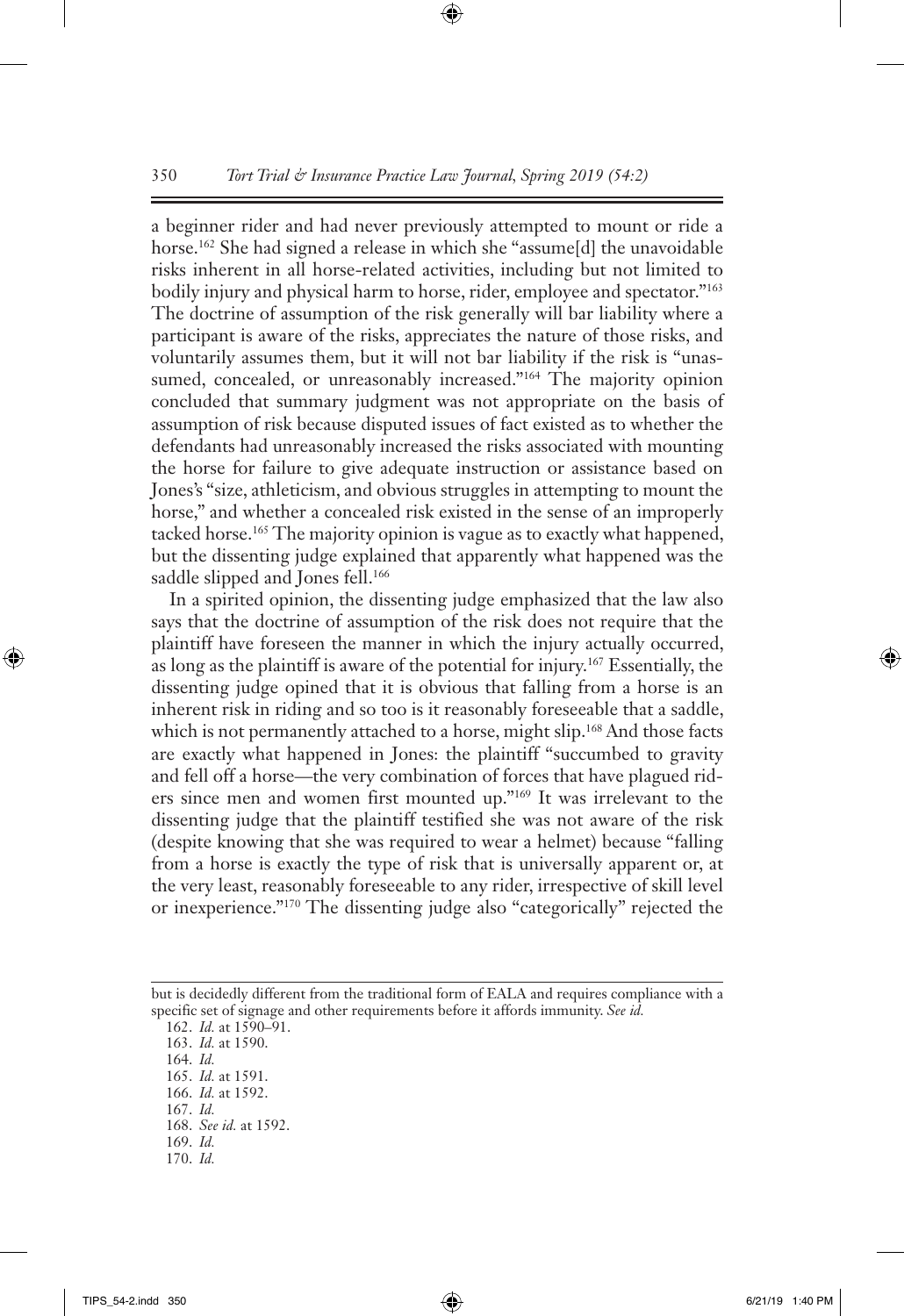notion that "saddle slipping" was not an assumed risk and could constitute an unreasonably increased risk or a concealed risk.<sup>171</sup>

# 3. Automobile-Horse Collisions

At least one case this year addressed running-at-large statutes and liability for automobile collisions with loose horses. In the Texas case of *Dearbonne v. Courville*, 172 the plaintiffs' car struck a horse at night near the defendant's property on which he kept his five horses, but in an area where other property owners also had horses.173 The parties disputed the ownership of the horse that plaintiffs hit because the horse left the scene before it could be identified.174 Witness testimony indicated that, just before the accident, two of the defendant's horses had gotten out of his pasture; he was away on vacation, but had summoned help to check on the horses and put them back in the pasture.175 However, those who saw the defendant's horses that night found no evidence of injury, and, upon the defendant's return a week later, he found no evidence of injury to his horses from a collision.176

However, the disputed ownership ultimately was irrelevant on appeal because the Texas Court of Appeal concluded that even if the defendant owned the horse struck by the vehicle, there was no evidence that the defendant had breached the duty established by the stock law in question.177 For a breach of a duty of care to exist under Texas law, the defendant must have "knowingly" "permitted" his horse to roam at large, which in turn means that the defendant "'consented . . . expressly or formally' to his horse(s) running at large" or that he "'gave leave' to his horse(s) running at large."178 To establish this element, a plaintiff must show more than mere ownership of the horse.179 The appellate court agreed with the trial court that the plaintiffs failed to present any evidence of a breach.180 There was no evidence that the defendant left a gate open; that he allowed anyone else to do so; of how or when the horse escaped; that the defendant made no effort to corral his horse even while away on vacation; that the fences and gates were in disrepair; or that his horses had escaped previously.181 As a result, the court affirmed summary judgment in the defendant's favor.<sup>182</sup>

<sup>171.</sup> *Id.*

<sup>172.</sup> No. 09-16-00440-CV, 2018 Tex. App. LEXIS 7536; 2018 WL 4354310 (Sept. 13, 2018).

<sup>173.</sup> 2018 Tex. App. LEXIS 7536, at \*1–2, 11–12.

<sup>174.</sup> *See id.* at \*1–4, 16.

<sup>175.</sup> *Id.* at \*2–4.

<sup>176.</sup> *See id.* at \*2–4, 17.

<sup>177.</sup> *Id.* at \*32–33. 178. *Id.* at \*28.

<sup>179.</sup> *Id.*

<sup>180.</sup> *Id.* at \*32. 181. *Id.*

<sup>182.</sup> *Id.* at \*33.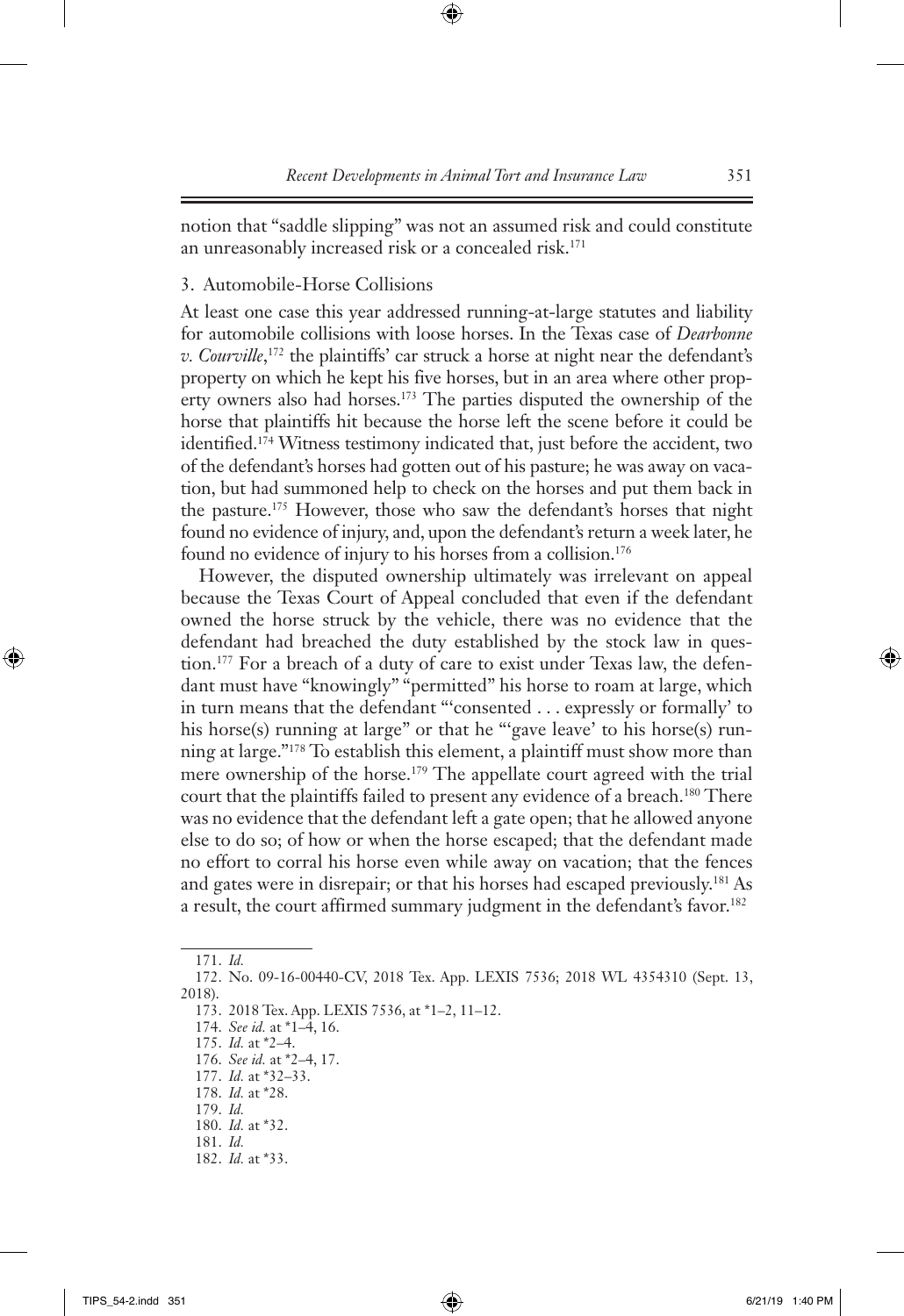#### K. *Animal Insurance Law*

#### 1. Coverage for Equine Liability Claims

In *Georgia Farm Bureau Mutual Insurance Co. v. Claxton*, the Georgia Court of Appeals resolved a liability coverage dispute where a mule-drawn carriage was struck by an automobile following a Christmas parade as the carriage was returning to the owner's motor vehicle.<sup>183</sup> Claxton was a passenger in the carriage at the time of the accident and was injured.<sup>184</sup> In a separate case, Claxton sued the owner of the mule and carriage.<sup>185</sup> The owner carried a liability policy with Georgia Farm Bureau, but the insurer denied coverage citing an exclusion it claimed applied to the type of event in question: the exclusion provides that the policy "does not apply to . . . [t]he use of any livestock or other animal, with or without an accessory vehicle, for providing rides to any person for a fee or in connection with or during a fair, charitable function, or similar type of event[.]"186 The insurer filed a declaratory judgment action seeking a ruling that the exclusion precluded coverage under the liability policy.187 The trial court denied the insurer's motion for summary judgment.<sup>188</sup> On interlocutory review, the appellate court affirmed, explaining that issues of fact remained to be decided by jury to determine whether the ambiguous terms in the exclusion applied.189 At issue was whether participation in a Christmas parade fell within the exclusion for "similar type of event[s]" to a fair or charitable function, and whether the fact that the accident occurred post-parade changed whether the owner was giving a ride "in connection with" the event.<sup>190</sup> The court concluded that these questions were genuine issues of fact not susceptible to summary judgment, and thus affirmed the trial court's ruling.<sup>191</sup>

Also in this case, the insurer sought declaratory judgment that Claxton's uninsured motorist (UM) policy, which happened to be with the same insurer, did not apply to provide UM coverage.192 The court of appeals agreed that the UM coverage did not apply, reversed the trial court, and granted summary judgment.193 The UM policy unambiguously provided coverage only for "trailers" that can be pulled by passenger autos, pickups, or vans, and thus the mule-drawn carriage was not a "trailer" covered under the policy.194

183. 345 Ga. App. 539, 539–40 (Ga. Ct. App. 2018).

- 185. *Id.*
- 186. *Id.* 187. *Id.* at 539.
- 188. *Id.* at 540.
- 189. *Id.* at 541–43.
- 190. *Id.* at 541.
- 191. *Id.*
- 192. *Id.* at 539–40.
- 193. *Id.* at 543.
- 194. *Id.*

<sup>184.</sup> *Id.* at 540.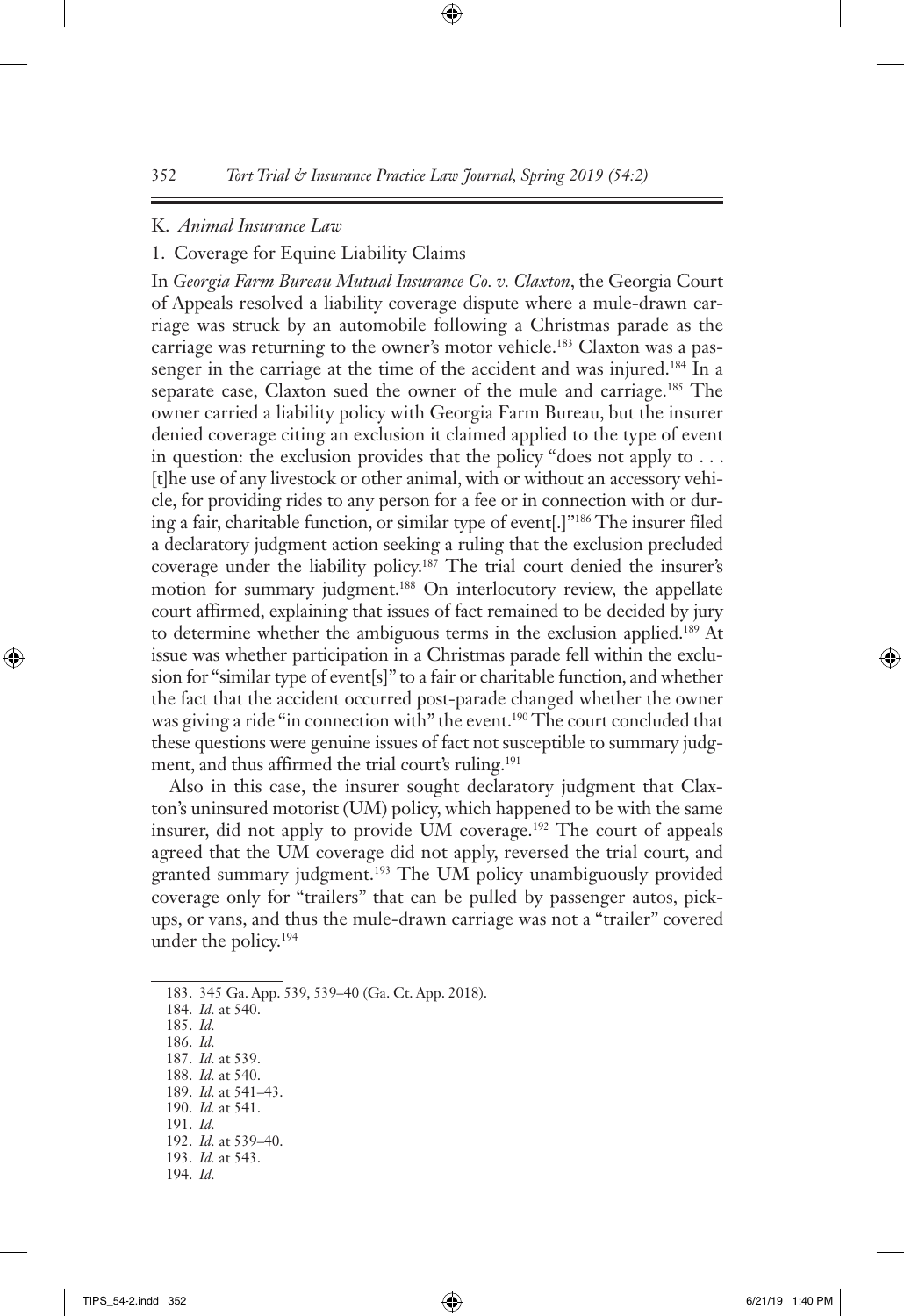#### 2. Homeowners' Insurance and Dog Attacks

The declaratory judgment action of *Battisti v Broome Cooperative Insurance Co.* involved a coverage dispute between a homeowners insurance carrier and the homeowner whose dog bit Battisti, a visiting friend.<sup>195</sup> Primarily at issue was the fact that the dog had either bitten or "attacked" the homeowner's mother a month prior.196 The parties had competing evidence as to whether her mother had been attacked or bitten.197 In any event, the insurer based its efforts to deny coverage on two provisions: (1) a "Misrepresentation, Concealment or Fraud" provision that stated that there was no coverage where, before or after a loss, the insured wilfully concealed or misrepresented a material factual circumstance concerning the insurance, or the insured falsely or fraudulently swore to a matter relating to the insurance, and (2) an exclusion for "Canine Related Injuries or Damages," which allows the insurer to disclaim coverage where the dog has a history of one or more "attacks" on people.198

The trial court granted summary judgment for the insurer, but the New York appellate court reversed on the basis that triable issues of fact existed as to both issues.199 On the facts, it was not clear that the insurer's claims manager asked sufficiently specific questions or that the homeowner answered questions in a way that would constitute a willful concealment or misrepresentation of any material fact.200 Similarly, the undisputed facts did not clearly support application of the canine exclusion because, although the disclaimer was applicable and could support a denial of coverage, the facts were unclear and undeveloped as to whether the insurer timely and reasonably investigated the applicability of the exclusion and timely gave notice of the decision to disclaim.201 Therefore, summary judgment was improper in the face of disputed material facts.

By contrast, the insurer's claims of fraud and misrepresentation by the homeowners/dog owners were successful in excluding coverage in *United Property & Casualty Insurance Co. v. Surprenant*. 202 The underlying facts were that the homeowners were building a new home and, in deciding on a homeowners insurance policy, were aware that the insurance company asked about ownership of dogs, but ultimately through their agent signed paperwork representing that no "vicious, dangerous, or exotic

<sup>195.</sup> 163 A.D.3d 1091, 1092 (N.Y. App. Div. 2018). After Battisti obtained a judgment against the homeowners in a separate injury claim, the homeowners assigned their rights in this action to Battisti.

<sup>196.</sup> *Id.* at 1092–93.

<sup>197.</sup> *Id.*

<sup>198.</sup> *Id.* at 1092.

<sup>199.</sup> *Id.* at 1092–94.

<sup>200.</sup> *Id.* at 1093.

<sup>201.</sup> *Id.* at 1093–94.

<sup>202.</sup> No. 7:17-CV-96-FL, 2018 U.S. Dist. LEXIS 166240, 2018 WL 4655728 (E.D.N.C. Sept. 27, 2018).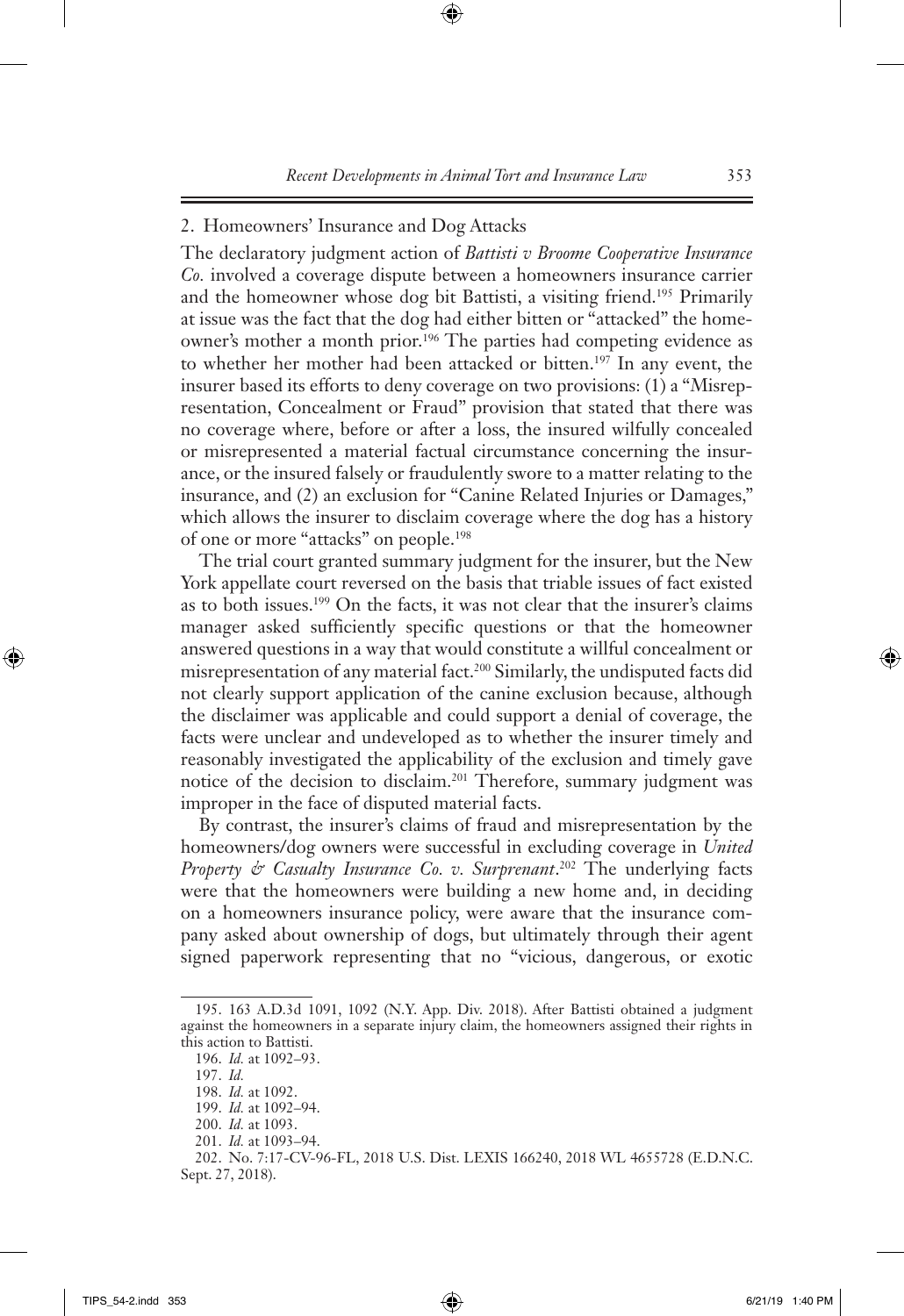animals, dangerous breeds of dogs [were] owned or kept by any insured or tenant."203 Importantly, the insurer's animal liability underwriting guidelines specifically listed "Mastiff (all variations)" as "dangerous per se."204 At the time, the homeowners had a American Mastiff dog named Winston.<sup>205</sup> The agent advised them that owning Winston made them ineligible for the insurer's homeowners insurance.<sup>206</sup> However, they told the agent they were not planning to move the dog to the house for a year and did not believe he would live more than a year or two more.<sup>207</sup> They further advised their agent that the dog "definitely won't be [at the house] during any inspection" by the insurance company.208 In other words, they knew the dog's presence during inspection would preclude coverage.209 Under this pretense, they signed an application falsely stating that they did not own a dog defined as dangerous. The agent told them that if they ever brought Winston to the property, they would need to call the agent and change insurance companies.210 The homeowners obtained and renewed their policy three more times for a total of four years.211 It was during the first policy year that they brought Winston to the home, but they never advised the agent accordingly.<sup>212</sup>

In the fourth policy year, a girl, her mother and sisters were visiting the homeowners, and Winston bit her in the face, requiring her to seek medical treatment.<sup>213</sup> She sued both the homeowners and their insurer. In a motion for summary judgment, the insurer argued that there was no coverage based on the policy exception for material misrepresentations and fraud. The trial judge agreed, explaining that the facts left no doubt that the homeowners had made a false statement that was material and that induced the insurer to insure where it otherwise would not have.<sup>214</sup> The fact that their agent completed the application for their signature does not obviate that the representation in the application was theirs, and they bore the responsibility for their statements.215 Further, even if the homeowners mistakenly believed that they did not have to state ownership of the dog, "an innocent mistake does not cure a material misrepresentation,"<sup>216</sup> nor

204. *Id.* at \*12. 205. *Id.* at \*6. 206. *Id.* at \*12.

- 207. *Id.* at \*6.
- 208. *Id.*
- 209. *Id.* at \*18. 210. *Id.* at \*18–19.
- 211. *Id.* at \*7–8.
- 212. *Id.* at \*7–8, 20.
- 213. *Id.* at \*8.
- 214. *Id.* at \*11–13.
- 215. *Id.* at \*14.
- 216. *Id.*

<sup>203.</sup> 2018 U.S. Dist. LEXIS 166240, at \*6–7.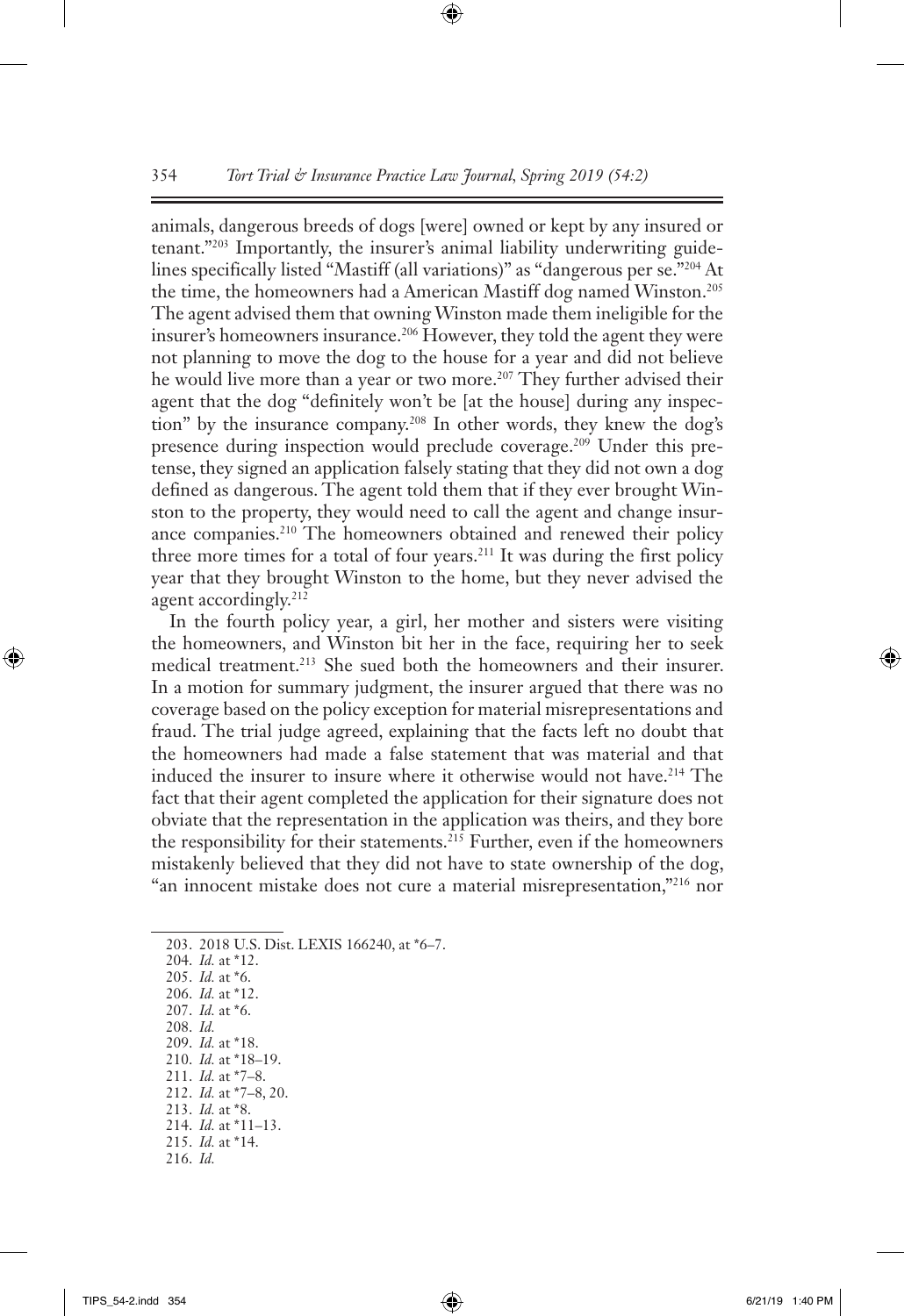does policy renewal from one year to the next cure a material misrepresentation in the application.217 For similar reasons, the court also concluded that fraud existed here.<sup>218</sup> Thus the trial court granted summary judgment and concluded that the insurance policy was void and unenforceable.<sup>219</sup>

As in *Battisti*, an exclusion of coverage for injuries caused by a dog that previously injured a person was at issue in *Baumann-Mader v. Integrity Mutual Insurance Co.*<sup>220</sup> There, six months prior to the incident at issue, "Tank," whose breed is not identified in the opinion, had bitten another person in an unprovoked attack.<sup>221</sup> In this case, Tank severely bit two people.222 Police responded after the first bite, but Tank got loose and attacked plaintiff Kit Baumann-Mader, who was originally on the scene after the first dog bite.223 Police tased Tank to stop the attack on Kit, resulting in Kit also being tased.<sup>224</sup> Tank then lunged at an officer, causing police to fire on him, and Kit was also shot in her foot.<sup>225</sup> Kit's injuries required hospitalization for a week, twenty-nine staples to the bite wounds, and surgically implanted hardware in her foot to address the gunshot wound.<sup>226</sup>

Tank's owners had homeowners insurance, but the insurance policy had an express and unambiguous exclusion for subsequent injuries by the same dog, stating "we do not cover" "bodily injury or property damage caused by . . . [a]ny dog with a prior history of causing: (1) Bodily injury to a person," which is "established through insurance claims records, or through the records of local public safety, law enforcement or other similar regulatory agency."<sup>227</sup> The attack in this case was clearly excluded from coverage.<sup>228</sup> The plaintiffs and the homeowners sought reformation of the policy, but the Wisconsin court of appeals soundly rejected this effort, finding no factual basis for mutual mistake because the homeowner never asked for coverage for a dog with a prior history of causing injury (and he never even told the insurer about the prior injury), and no facts showed that the insurance agent understood the homeowner to be seeking such coverage and mistakenly failed to include it.<sup>229</sup>

The plaintiffs and the homeowners also argued that Wisconsin's public policy protecting and compensating those injured by dog bites necessarily

224. *Id.*

- 226. *Id.*
- 227. *Id.* at \*4–5. 228. *Id.*
- 229. *Id.* at \*5–6.

<sup>217.</sup> *Id.* at \*14–15.

<sup>218.</sup> *Id.* at \*17–19.

<sup>219.</sup> *Id.* at \*21.

<sup>220.</sup> 917 N.W.2d 234 (Table); 2018 Wisc. App. LEXIS 496 (Wis. Ct. App. 2018).

<sup>221.</sup> 2018 Wisc. App. LEXIS 496, at \*3.

<sup>222.</sup> *Id.* at \*1–3.

<sup>223.</sup> *Id.* at \*2.

<sup>225.</sup> *Id.* at \*2–3.